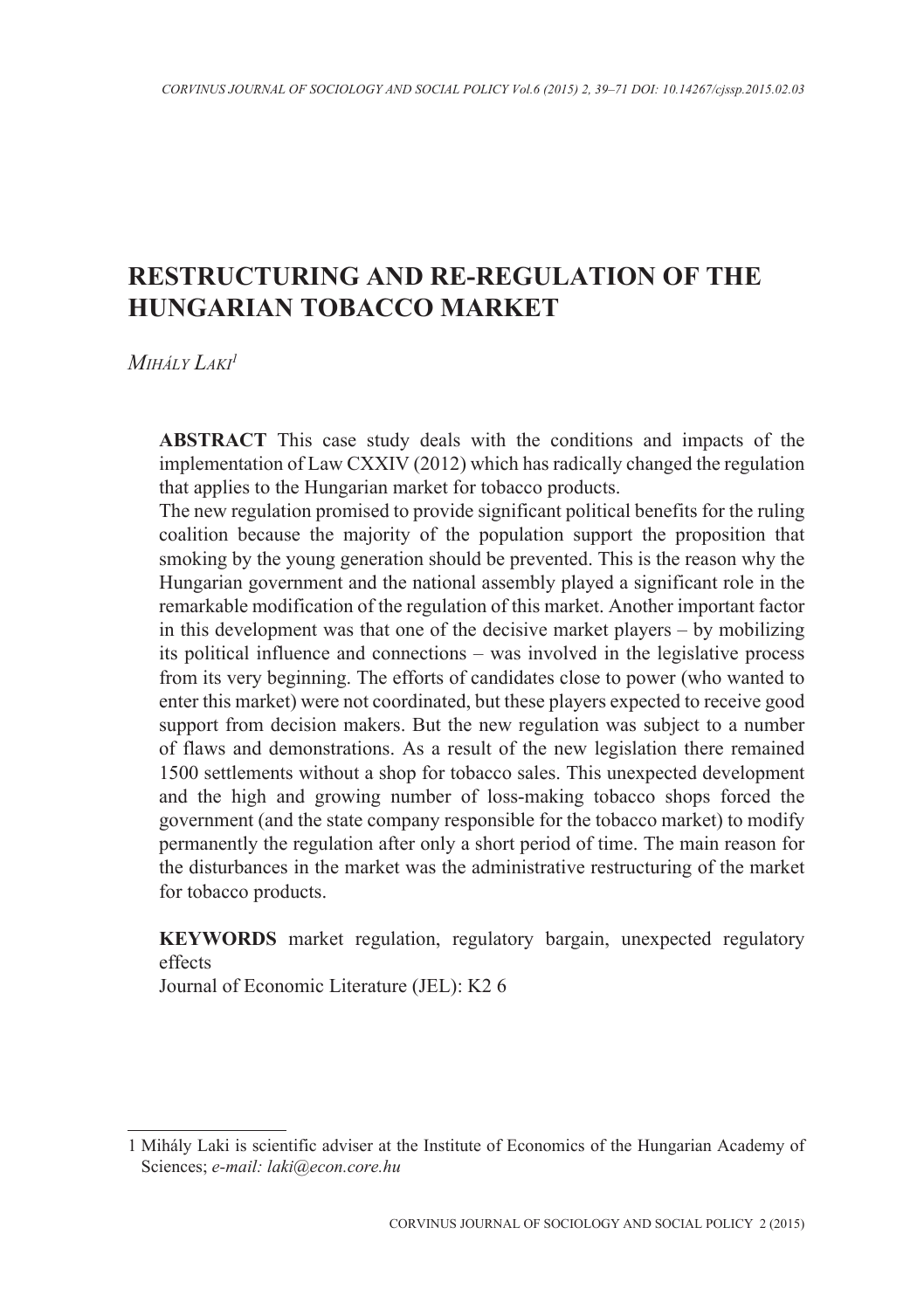The aim of this paper is to reconstruct a regulatory story.<sup>2</sup> How did the development the implementation and adaptation of "Law CXXIV (2012) on the suppression of smoking among youth and on the retail trade of tobacco products" happen? What were the effects of the adoption of the law on the Hungarian market for tobacco products? Why did repeatedly re-regulating this disturbed market become unavoidable? The story has not concluded, so somewhat arbitrarily – we conclude the description and analysis of the story in the weeks following the national election in spring 2014.

### **DEFINITION**

The scope of market regulation defines all the rules and prescriptions which are accepted by the market players voluntarily, or due to the constraints of the state and which somehow influence their costs and benefits. In this article we shall only tangentially deal with cases of regulation created by voluntary associations or which are accepted by coalitions of entrepreneurs. Our subject area will be narrower: we shall deal with the impacts of state regulation.3 Therefore we shall accept and use the conventional definition used in the economic literature, whereby regulation is described as the mutual relationship between the state and the regulated.4

State regulation can take several forms:

- Public statutes, standards or statements of expectations.
- A process of registration or licensing for the approval and permitting of the operation of a service, usually by a named organization or person.
- A process of inspecting, or other form of ensuring standard compliance, including reporting and management of non-compliance with standards: In cases where there is ongoing non-compliance, then...

<sup>2</sup> This article is one of the outputs of a research project named "The unexpected consequences and impacts of the regulation of markets" which was financed by the Hungarian Scientific Research Fund (OTKA)

<sup>3</sup> A regulated market or controlled market is a market where the government controls the forces of supply and demand, such as who is allowed to enter the market or what prices may be charged. http://en.wikipedia.org/wiki/Regulatory\_economics

<sup>4</sup> According to the Chicagoans, "government" is simply a supplier of regulatory services such as price fixing, restriction of entry, subsidies, suppression of substitutes, and promotion of complementary goods. In exchange for these highly valuable services, the regulated industry can offer legislators campaign contributions, speaking honoraria, and the votes of industry employees and can promise highly remunerative future employment to regulators. Mitchell –Munger (1991) 514. pp.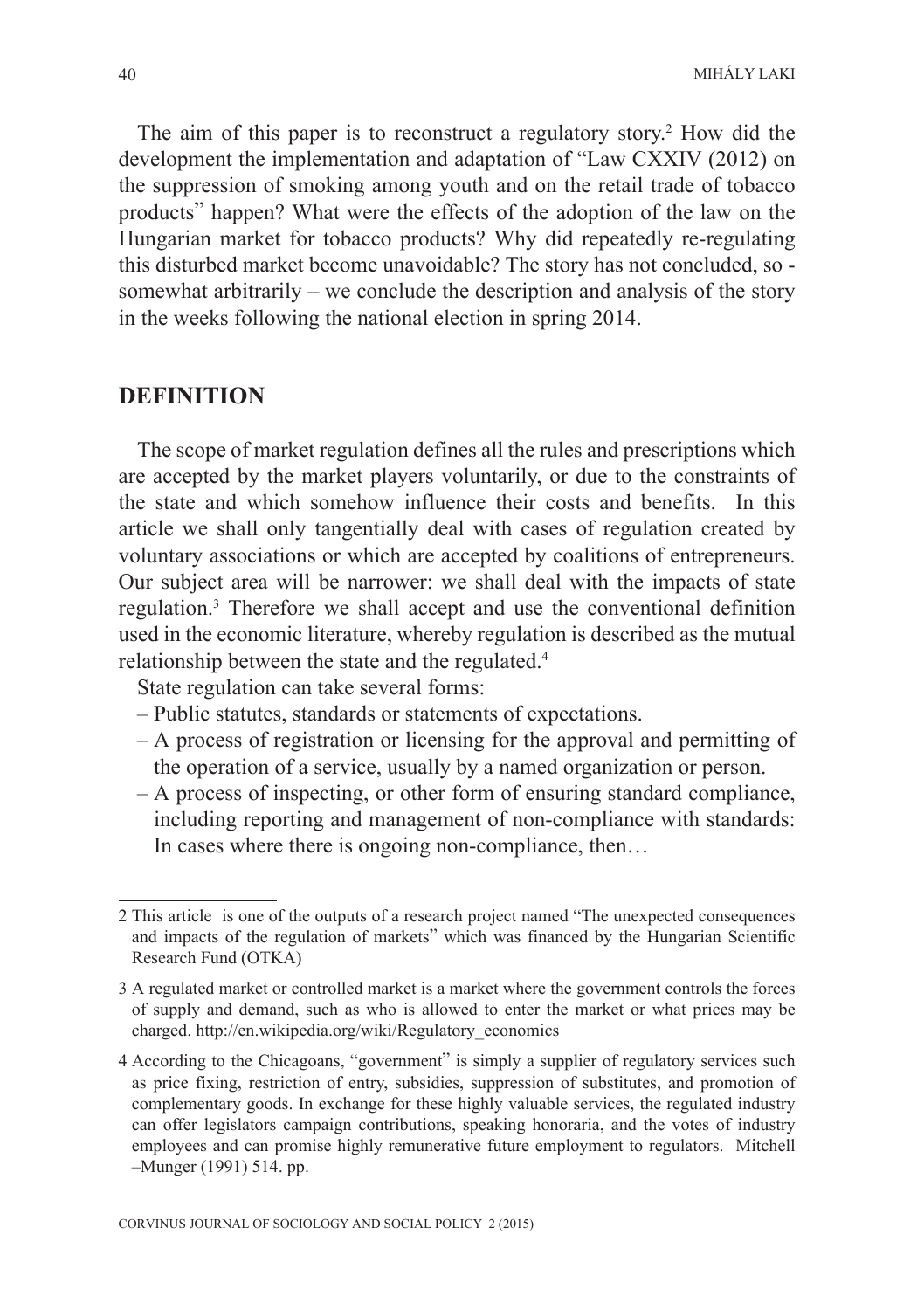– A process of de-licensing whereby the organization or person concerned is judged to be operating unsafely, and is ordered to stop operating or suffer a penalty for acting unlawfully.<sup>5</sup>

One part of this defined set of rules was consciously designed to influence the market conditions of the regulated. There is another subset which consists of rules and prescriptions, the purpose of which is different, yet still influences the market conditions of the regulated. But the outcome is similar: these rules modify the costs and benefits of market players. There are no un-regulated markets. We cannot speak about 'unregulated' statuses in the case of brand new products and services either because the current operating rules apply to evolving markets as well.

Through our recent research we distinguish between designed (and within this category 'declared' and 'hidden') and actual ('expected' and 'unexpected') impacts. The regulatory institutions<sup>6</sup> involved in the modification of the law explained to the regulated and to the interested public in some way (as part of the new rules, or in a related commentary) why they created new rules or modified the old ones. These statements consist of declarations about the aims of the regulation. Based on other statements, interviews, and by using the method of comparative text-analysis we can reconstruct the hidden (by the community or by the affected) and unrecognized (or only later recognized) purposes of the new or modified regulation. In this article we focus on clarifying the unexpected events and processes that took place. Careful description and evaluation of these phenomena may help to explain and to analyze "regulatory illusions" and "regulatory anger."7

### **Players in the tobacco market before the 2012 Act**

We assume that our chances of successfully evaluating and describing the unexpected developments in the markets for products or services are better than average as the radical (and the majority of) stakeholder-affecting changes took place recently. Unaware of the unusual developments to follow, we chose the market for tobacco products as the target of our research project in the autumn of 2012.

<sup>5</sup> http://en.wikipedia.org/wiki/Regulatory\_economics

<sup>6</sup> Namely, the state, voluntary associations, or *ad hoc* coalitions of entrepreneurs

<sup>7</sup> These expressions have regularly been used by Hungarian economists over the last few years.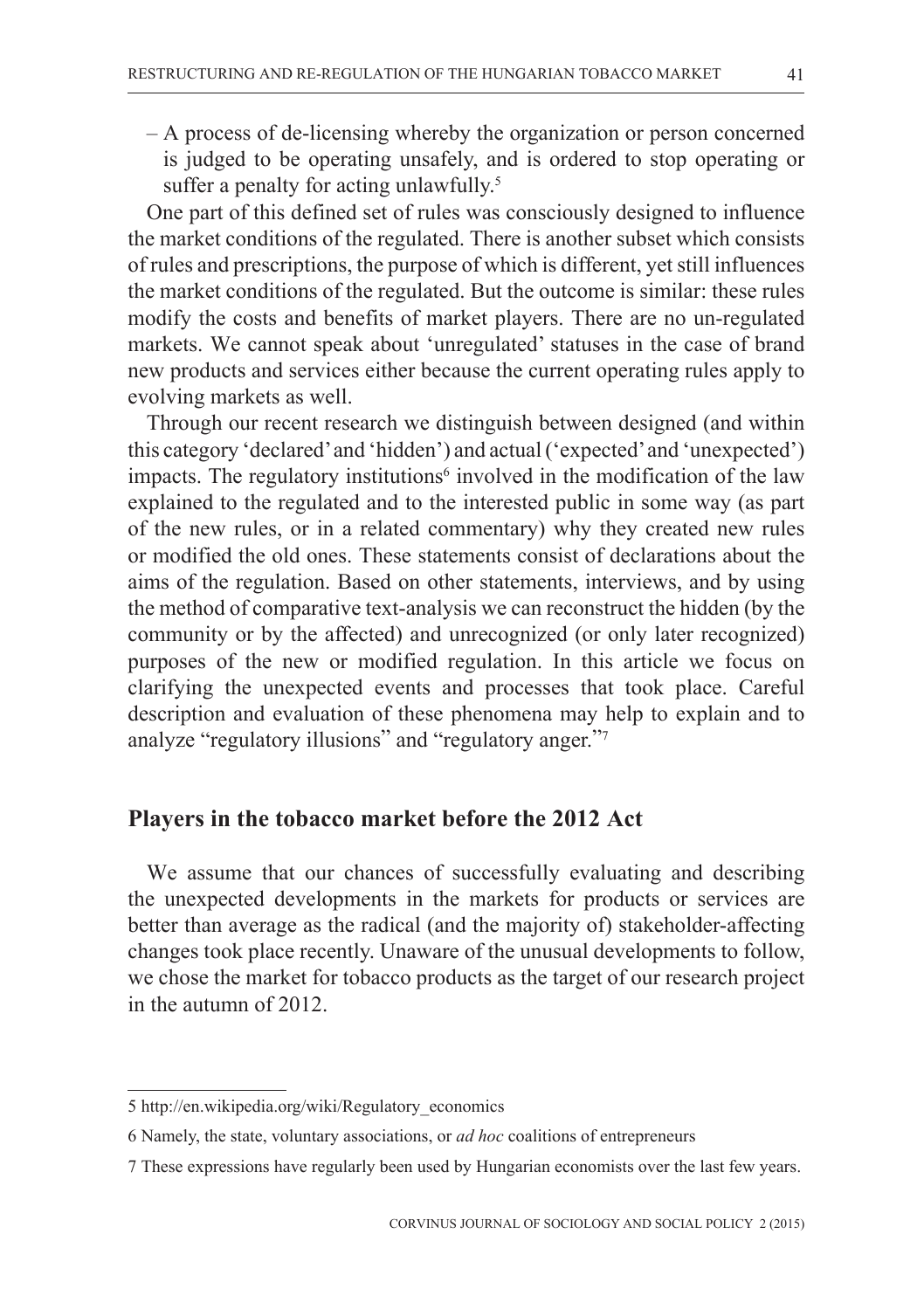The reasons for our choice were, among others:

- that the opportunity for substituting these products is limited, therefore the boundaries of the tobacco market would be clearly designated,
- that the turnover of tobacco products is significant and accounts for a growing share of Hungarian retail traffic<sup>8</sup>, and
- that the entire production chain is located in Hungary.

Just briefly: a few hundred producers planted tobacco on 6366 hectares of land while a total of 10,923 tons of tobacco were grown in Hungary in 2013. In the first years following the post-socialist transition there were four privatelyowned tobacco producing companies in Hungary. Before the transition there were four state-owned tobacco factories in Hungary.<sup>9</sup> These companies did not engage in independent marketing activities and all of them produced similar, popular cigarette brands. The retail trade of tobacco products was managed by the state-owned wholesaler company Hungarotabak.

Privatization of these companies started in 1992. The biggest tobacco producer in the country became the foreign-owned British America Tobacco Company Hungary.10 Continental Dohányipari Csoport (The Continental Tobacco Group), meanwhile is a family-owned private company which unified many European tobacco companies. Continental has more than 500 employees in Hungary. Phillip Morris Hungary was established in 1992 when Phillip Morris bought the Tobacco Factory in Eger. After privatization by sale the manufacture of tobacco products ceased at Eger and Phillip Morris Tobacco Trading Company Hungary started to sell and distribute the tobacco products of foreign partners.<sup>11</sup> The Debrecen Tobacco Factory, privatized by the Reemtsma Cigarettenfabriken GmbH in 1992, is no longer actively producing. Ten years later the ownership of the company changed: The United Kingdom-based Imperial Tobacco (IT) announced the acquisition of the factory on  $15<sup>th</sup>$  of May 2002. Two years after this event, IT stopped production at its factories in Hungary, Slovakia and Slovenia but continued to sell its products through its subsidiaries in Hungary.12 Because only some of the tobacco products of the manufacturers are distributed either directly

<sup>8</sup> Based on estimations the yearly turnover of these products is about 500-550 billion HUF.

<sup>9</sup> In the towns of Debrecen, Pécs, Eger and Sátoraljaújhely

<sup>10</sup> Previously, Pécsi Dohánygyár The number employed nowadays is about 800. http://www. dbmsz.hu/companies.php\*

<sup>11</sup> http://www.pmi.com/hun/pages/homepage.aspx

<sup>12</sup> http://www.imptob.hu/index.php?topic\_id=15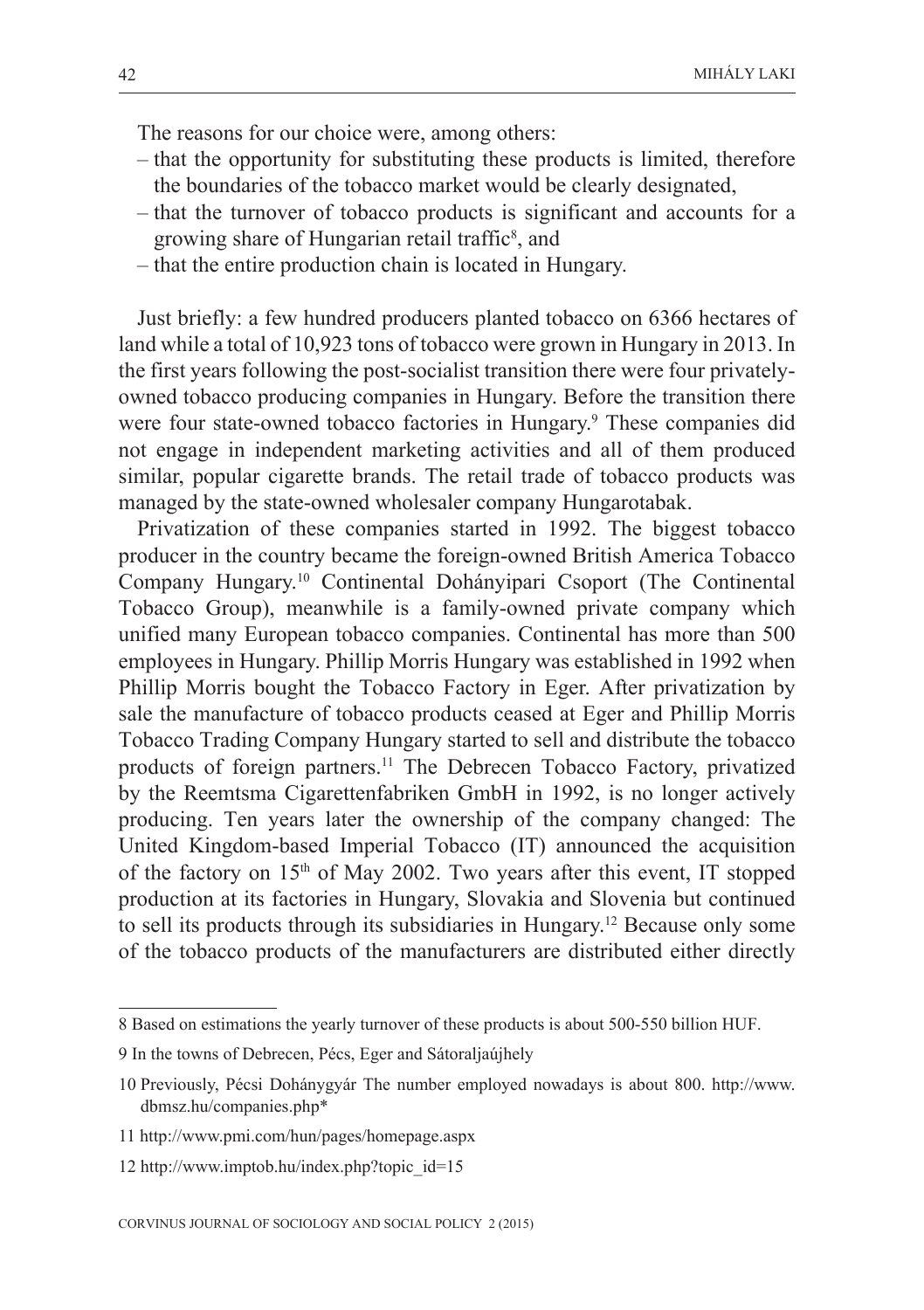or through subsidiaries in the retail trade, the 24-25 *tobacco wholesalers* are important players in the market too.

Before the implementation of Law CXXIV (2012), tobacco products were transported from the factories of wholesalers to 40-42 thousand retail outlets. In this period – it is estimated – "about 80 percent of tobacco products were sold in food shops, and a few percent in cigar-stores, gas stations and through the dedicated tobacco shops of smaller supermarkets. The remaining trade was managed by the hypermarkets of multinational companies. (Tesco, Cora and others)".13 A significant number of these retail outlets and small shops were not managed directly by the owners but were units of small privatelyowned chains. In other cases, the owner, the manager of the shop and the license holder were different people.

## **Why the bill was submitted at all, and why in 2012?**

The entry into force (or postponement, and perhaps prevention of amendments and extensions; in other words, the timing of market regulation) says a lot about the plans, intentions and tactics of the legislators and of those social-economic groups and organizations who wanted to influence them.

In this case legislative activity was not justified by the existence of a *regulatory deficit.* "The bill on the reduction of smoking among youth and on the retail sale of tobacco products" (hereafter 'the tobacconist law') was adopted by the Hungarian parliament on  $11<sup>th</sup>$  of September 2012. Little known is that less than a year before the submission and adoption of this law, the Hungarian parliament had already re-regulated in detail the market for tobacco products. Namely, in the form of XLI law of 2011, amending XLII (1999) "on the protection of non-smokers and on some questions concerning the consumption and trade of tobacco products" was adopted in May of 2011 and entered into force in January of 2012. This law tightened up and added further specified the provisions of the regulation. We have no information about its effects.

Pro-government MPs – based on survey made more than a year earlier – mentioned the inefficiency of the regulations (including the previouslymentioned law of May of 2011) only a few months later in the parliamentary debate about the tobaccon ist law of 2012: "The figures about young people's access to tobacco products show clearly that the current legislation does not meet the interests of young people because only every second retailer is

<sup>13</sup> http://hvg.hu/gazdasag/20111219\_Dohany\_Takacs\_Zsuzsa\_Lazar\_Janos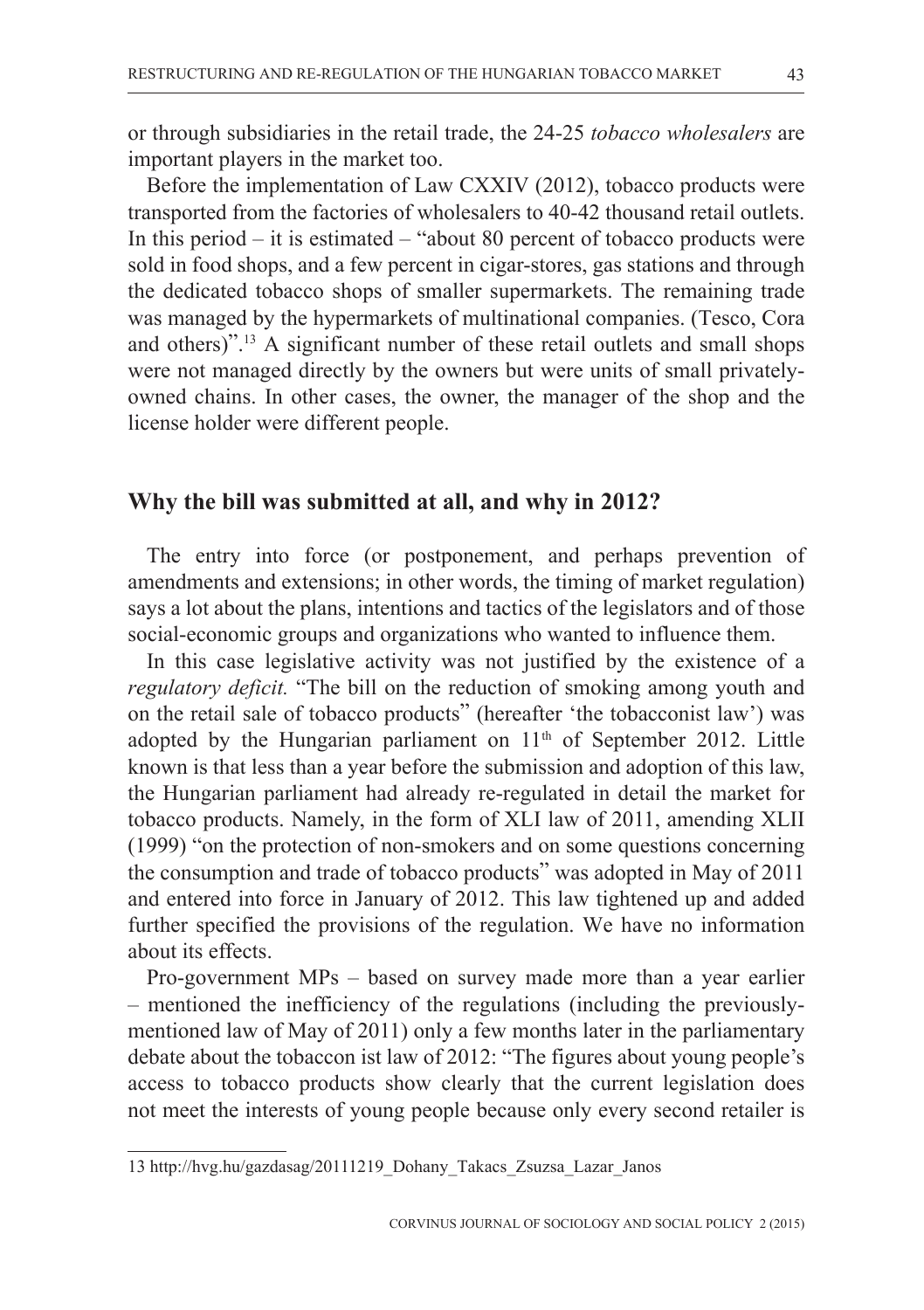protecting them from the effects of tobacco consumption. The current system of control and fines does not accord with the intentions of the legislature. Shop assistants are not adequately interested in protecting youth."14

*Redressing market disruption* was not among the purposes of the change in the regulation, in this case because Hungarian consumers were allowed to buy tobacco products without any difficulty in the decades before the tobacconist law was adopted.

The most frequently-mentioned reason for implementing the law – alongside the declared aim - was to *fight the harmful effects of smoking***.** Government and opposition parties argued with each other about the importance of introducing anti-smoking regulation. As to the preamble of the law, the declared aim is "that fewer young people would smoke. The first step in achieving this public health priority is to limit the extensive availability and presence of tobacco products."15

Some disappointing data justify the unremitting fight against smoking, but compared to European standards Hungarian data about smokers are not radical outliers and do not indicate the presence of any unexpected, negative changes. Using the frequency of the smokers as an indicator for comparison, Hungary is located in the middle of the range for all European countries. According to some research made in 2012, there were no dramatic changes; moreover, some indicators show partial improvements in the situation regarding smoking. "The number of male smokers has decreased permanently since 2000 in Hungary but the ratio practically remained the same among women. Compared to 2009, a 2 percent decline occurred in 2012 in the group of less than 65 y

ear old males. Among females the share of smokers increased by 1 percent in the same period."16 These data show that changes in smoking habits are not enough to explain why Hungarians required a new law to reduce smoking among the youth.

Among the other reasons given for implementing the law, it was often mentioned that it was:

– a contribution to improving the effectiveness of the levy system,

<sup>14</sup> *http://www.parlament.hu/internet/plsql/ogy\_naplo.naplo\_fadat?p\_ckl=39&p\_uln=157&p\_ felsz=152&p\_szoveg=&p\_felszig=152* (speech of Dr. Tamás Heintz, MP, in parliament)

<sup>15 2012.</sup>évi CXXXIV. törvény a fiatalkorúak dohányzásának visszaszorításáról és a dohánytermékek kiskereskedelméről

<sup>16</sup> *http://www.webbeteg.hu/cikkek/szenvedelybetegseg/13692/felmeres-a-magyar-lakossagdohanyzasi-szokasairol* illetve *http://www.oefi.hu/dohanyzas\_tarsadalmi\_terhe\_OEFI\_2012. pdf*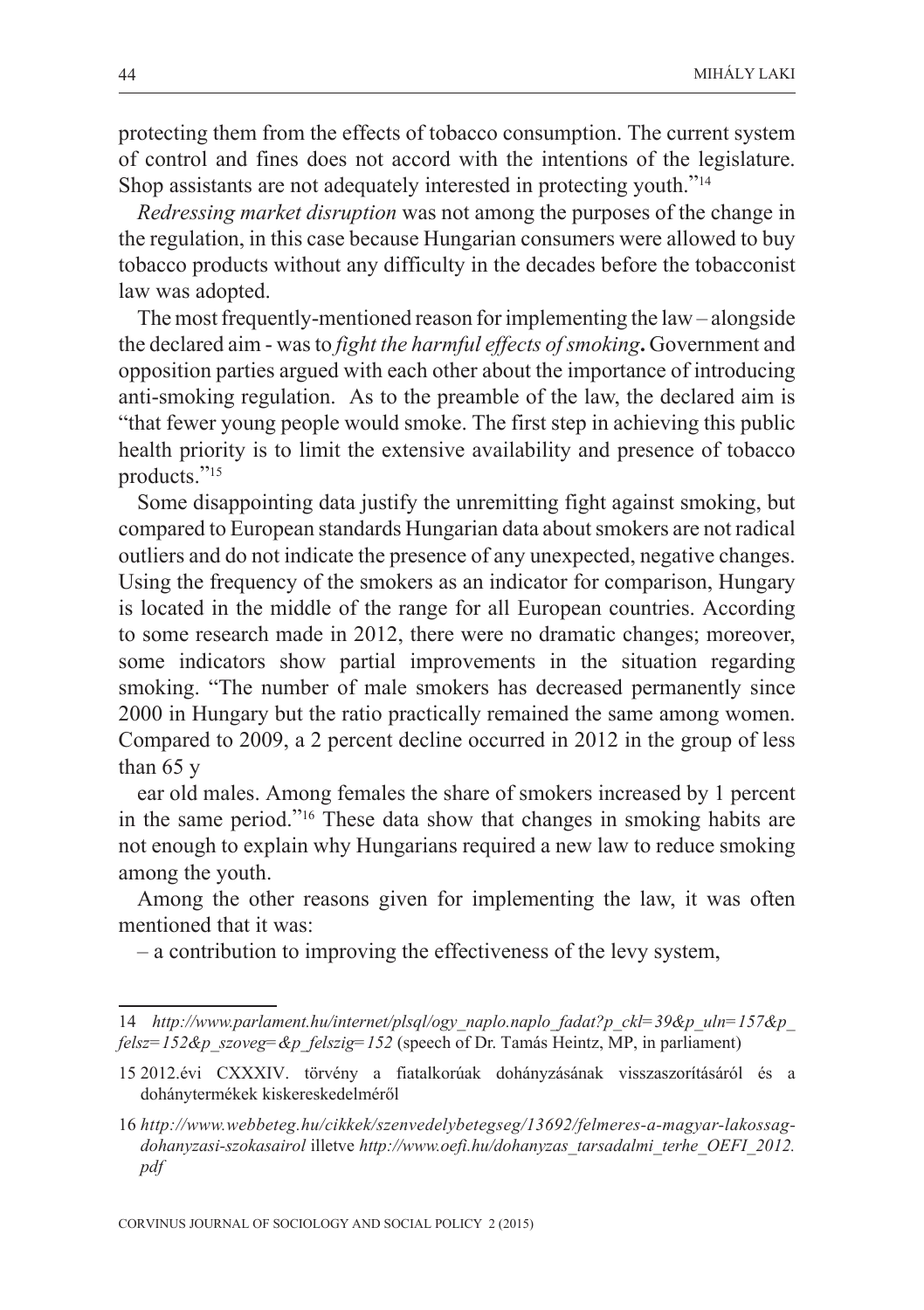– a (conscious, or unplanned?) test of a method of nationalization,

– an efficient way of building clientele; moreover,

– it modified the market shares of big producers and distributor companies.

We examine and re-think these assumptions in the following chapters.

## **Where was the bill prepared (and who prepared it)?**

One important element of the story involves the revelation that, at a meeting of the Parliamentary Committee for Consumer Protection on 19 December 2011, the under-secretary at the Ministry for National Economy reported that the bill was not prepared by Ministry staff: "the bill was submitted on Friday evening, therefore development of the government's position has not happened yet. We may however indicate that we – the Ministry – agree with the aims of the submitter. We would like to coordinate the legal conditions even during the day."<sup>17</sup>

So, who prepared the law if not the competent ministry? Who helped members of the parliament to create this bill as an independent filing? There was not a word mentioned about this issue during the general and detailed discussion of the bill. But a few days after the detailed discussion of the bill, opposition MPs noticed that the name *János Sánta,* the owner-manager of Continental Tobacco Company and the president of the Hungarian Association of Investors at the Tobacco Industry was contained on the data identifier of the file containing the proposal which was sent to Brussels.

Based on this information, *Katalin Ertsey* MP stated in her speech on 28<sup>th</sup> of February 2012 that "the tobacco lobbyist<sup>18</sup> participated from the beginning in the creation of the tobacconist law, the main purpose of which was to create a favorable position for his company on the market."19 Moreover: "*Mr. Sánta* not only monitors carefully what minister *János Lázár20* wrote into the bill but he himself formulates the law for the industry which unfolds with a tragicomic turn when the text is sent for comment to the European Commission."<sup>21</sup>

21 ibid

<sup>17</sup> *http://www.parlament.hu/biz39/bizjkv39/FVB/1112191.pdf* (post of deputy undersecretary László Szöllősi)

<sup>18</sup> János Sánta

<sup>19</sup> *http://ertseykatalin.blog.hu/2012/02/28/a\_dohanylobbi\_diktalja\_a\_trafiktorvenyt\_napirend\_ elotti\_felszolalasom*

<sup>20</sup> One of the presenters of the bill.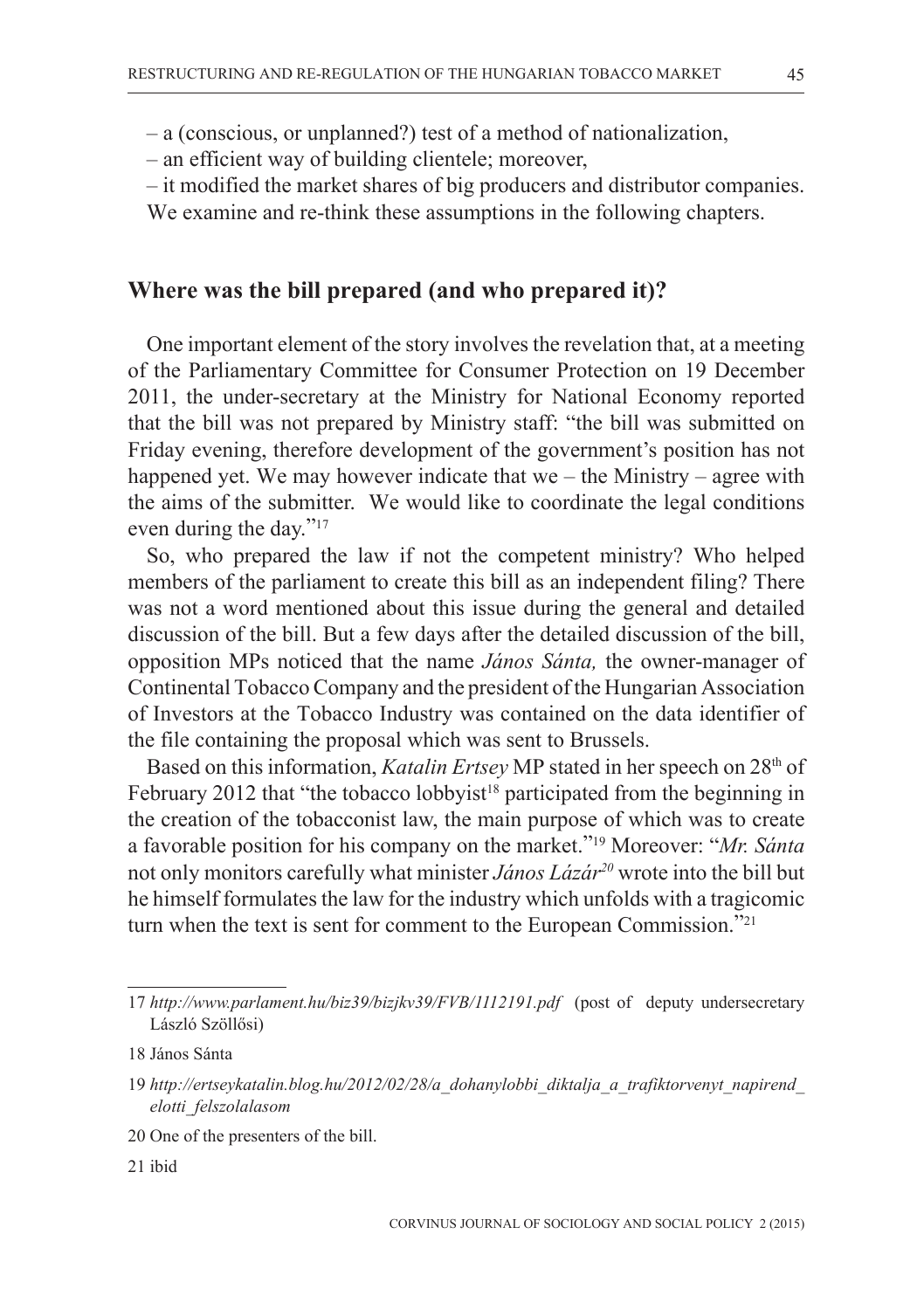Secretary of State *Miklós Szócska* in his response negated, but did not deny, the statements made by *Ernyei*: "This (the adoption of the law) was a step which will defend the lives of several thousand people, several thousand young ones. Talk about this, please and do not state anything that is not true. Or if it is true, make a complaint. Or take the necessary steps which relate to the work of a member of parliament."22

Minister *Lázár János* acknowledged that the tobacco owner-manager is an old friend, the opinion of whom he solicited about this issue. "I have known *Mr. Sánta* for ten years and I asked his opinion." "*Lázár* emphasized that he requested an opinion from English and American-owned firms too, but these companies did not support the draft. They argued that it would harm their interests<sup>"23</sup>

## **The most important changes in market regulation defined in the law**

The most important changes in market regulation as defined in the law are the following:

- $-$  nationalization of the tobacco retail trade<sup>24</sup>
- limit to the range of products available for sale in tobacco shops
- limit to the number of market players and regulation of their spatial distribution
- identification of the potential range of consumers
- establishment of the Non-Profit National Tobacco Trading Company

The tobacconist law decrees the *nationalization of the tobacco retail trade*: "The retail trade of tobacco product is an activity within the exclusive competence of the state, the exercise of which the state may assign to others for a specified period under a concession contract which is in accordance with the provisions of the Law XIV 1991." Decisions or orders about such activities as concerns the operating licenses of tobacco dealers or in the business registrations of limited partnerships or of limited liability companies are no longer valid because the state withdraws these rights and permissions from them. Namely, "the retail trade of tobacco products can be carried out

<sup>22</sup> http://hvg.hu/itthon/20120227\_lazar\_dohanylobbi

<sup>23</sup> ibid.

<sup>24</sup> Part of Law CXXIV (2012) (there was no English language version of the rules so the text was translated by the author)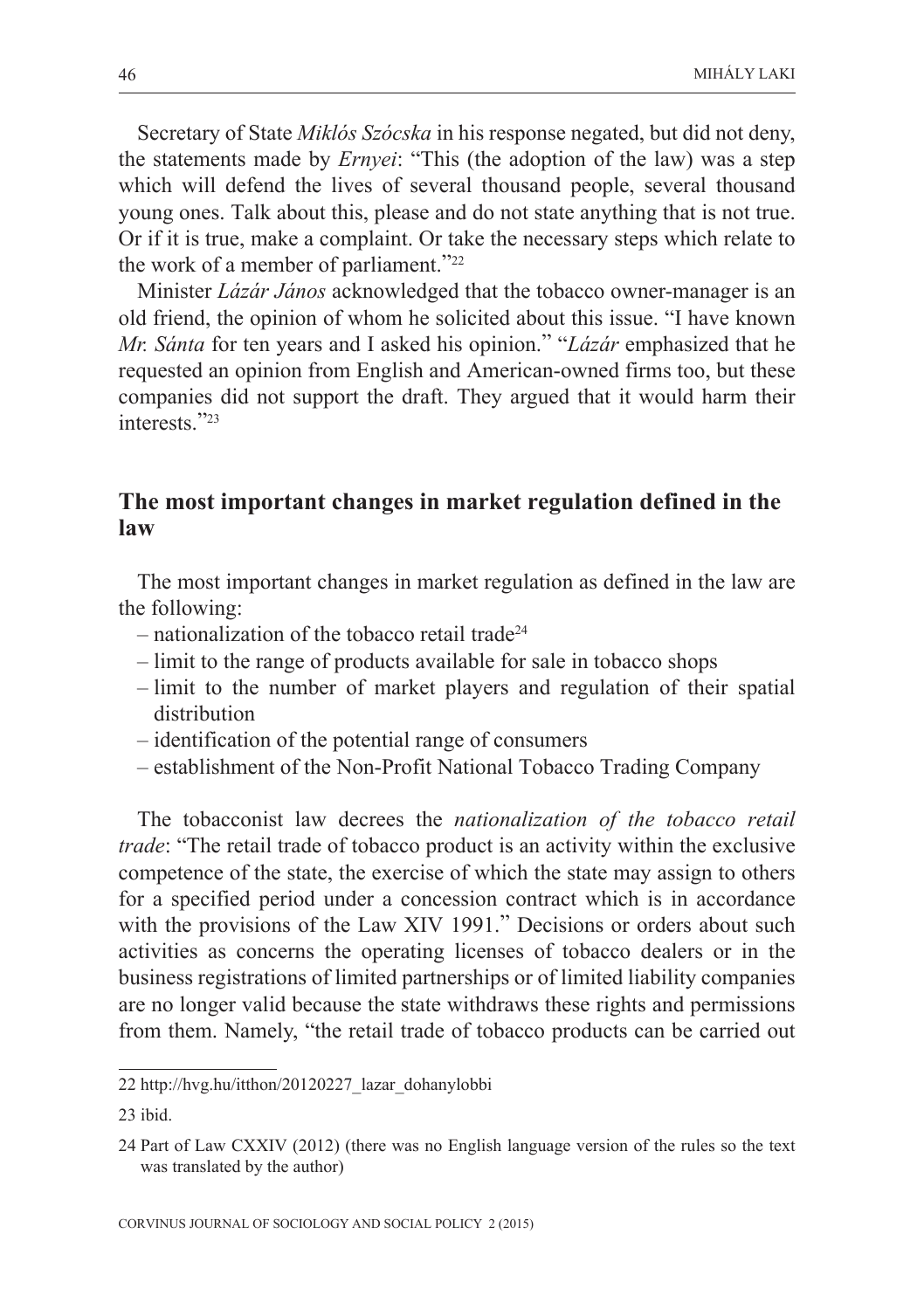solely on the basis of a concession contract and by those in possession of an authorized license for tobacco trading."25

The new law regulates the range of products which can be sold in stores. "A tobacco shop is a non-mobile, separate, stand-alone retail space which only sells tobacco products or specified additional tobacco products, or other products according to the legislation."

Moreover it regulates the number and the spatial distribution of market players: "the tender has to be issued that in settlements where the permanent population does not exceed two thousand people, a maximum of one person is entitled to sell tobacco products. If the population is more than two thousand people, one more seller is permitted and for each additional two thousand residents one further person is entitled to sell tobacco products within the settlement. If there is more than one tobacco shop in a settlement, a person cannot own more than two-thirds of it."26

The new law specifies *the range of potential customers* as well: "we must always strive to ensure that the sale of tobacco products to young people should be forbidden and tobacco products should not be available to them."<sup>27</sup>

There is an important way in which the law did not change compared to the former regulation: tobacco production and wholesale were not nationalized; the companies involved remained in private hands.

## **5. Adoption of the law and founding of the Non-Profit National Tobacco Trading Company**

The Hungarian Parliament passed the bill with a large majority on 11<sup>th</sup> of September 2012. In October 2012, a few days after the final vote, the government - following the requirements of the law - founded the National Tobacco Non-profit Trade Company with a 100 percent share for the state. The company only a few weeks after being founded launched the first tobacco retail shop concession tender. The main aim of the tender was that "in opposition to the existing 43 to 44 thousand sales outlets, in the new system there will be significantly below 10 thousand tobacco shops."28

<sup>25</sup> Part of Law CXXIV (2012)

<sup>26</sup> Part of Law CXXIV (2012)

<sup>27</sup> Part of Law CXXIV (2012) (translated by the author)

<sup>28</sup> *http://www.fidesz.hu/index.php?Cikk=185383*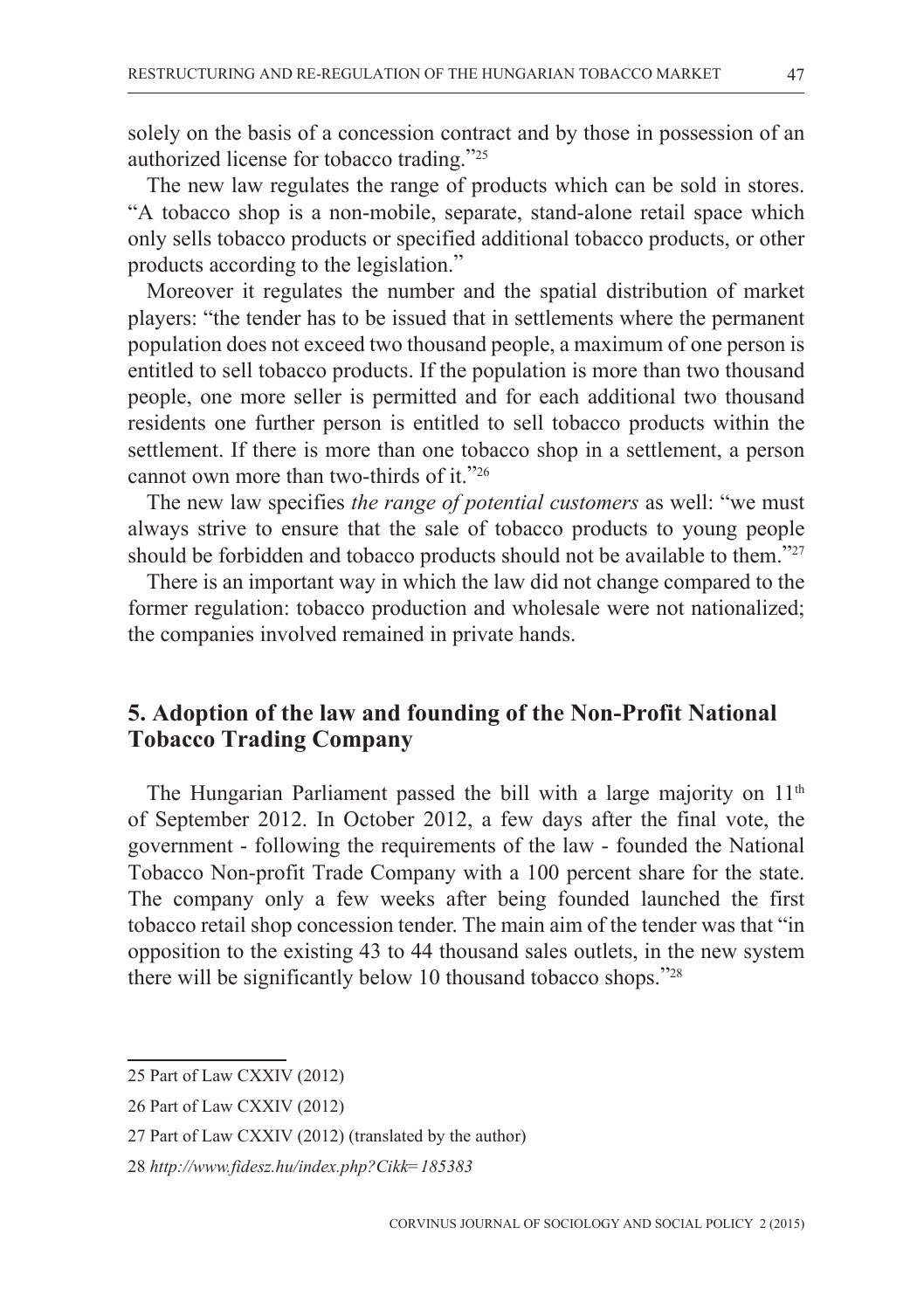Based on political statements, parliamentary dialogue and other comments we may reconstruct the list of indicators for the success of the tender. The most frequently-mentioned criteria for success were the following: The tender would be deemed a success if…

- the number of applicants greatly exceeds the number of concessions for tobacco products,
- the distribution of concessions does not cause any disruption of supply
- the tender does not lead to price increases, a deterioration in quality, or a remarkable increase in consumer effort
- the tender does not increase the size of the black economy
- the tender does not generate differences in profitability among the market players

#### **Business plans**

But how was the suitability of those who were interested in the tender evaluated? A significant number of our interview partners assumed that large grocery stores, gas stations and hypermarkets - which are responsible for the major part of the tobacco trade – would be unable to separate the marketing of tobacco products, as required by new law. Therefore these market agents would not get, nor even ask for, a sales concession. These expectations increased the entrepreneurial inclination of other people. "We expected that if few were involved in tobacco marketing we would double our previous tobacco sales. We prepared a business plan on this basis – and it was a realistic option. For example, next to us there were eight places within some few hundreds of meters radius where you were able to buy tobacco products before the new regulation. We prepared our business plan based on these calculations."29

But it was difficult to estimate the extent of the market niche which would be generated by the change in regulation. One of the tobacconists weighed the chances of the company this way: "There are a lot of uncertainties. We don't know whether the dealers will raise the price gap or not. How much of an increase in traffic will be associated with the fact that the cigarette boxes disappear from shop shelves? If I calculate that there are about a thousand places in Pécs where people may buy tobacco products at the moment, and from the summer there will be not more than eighty, then my profit may be up

<sup>29</sup> part of an interview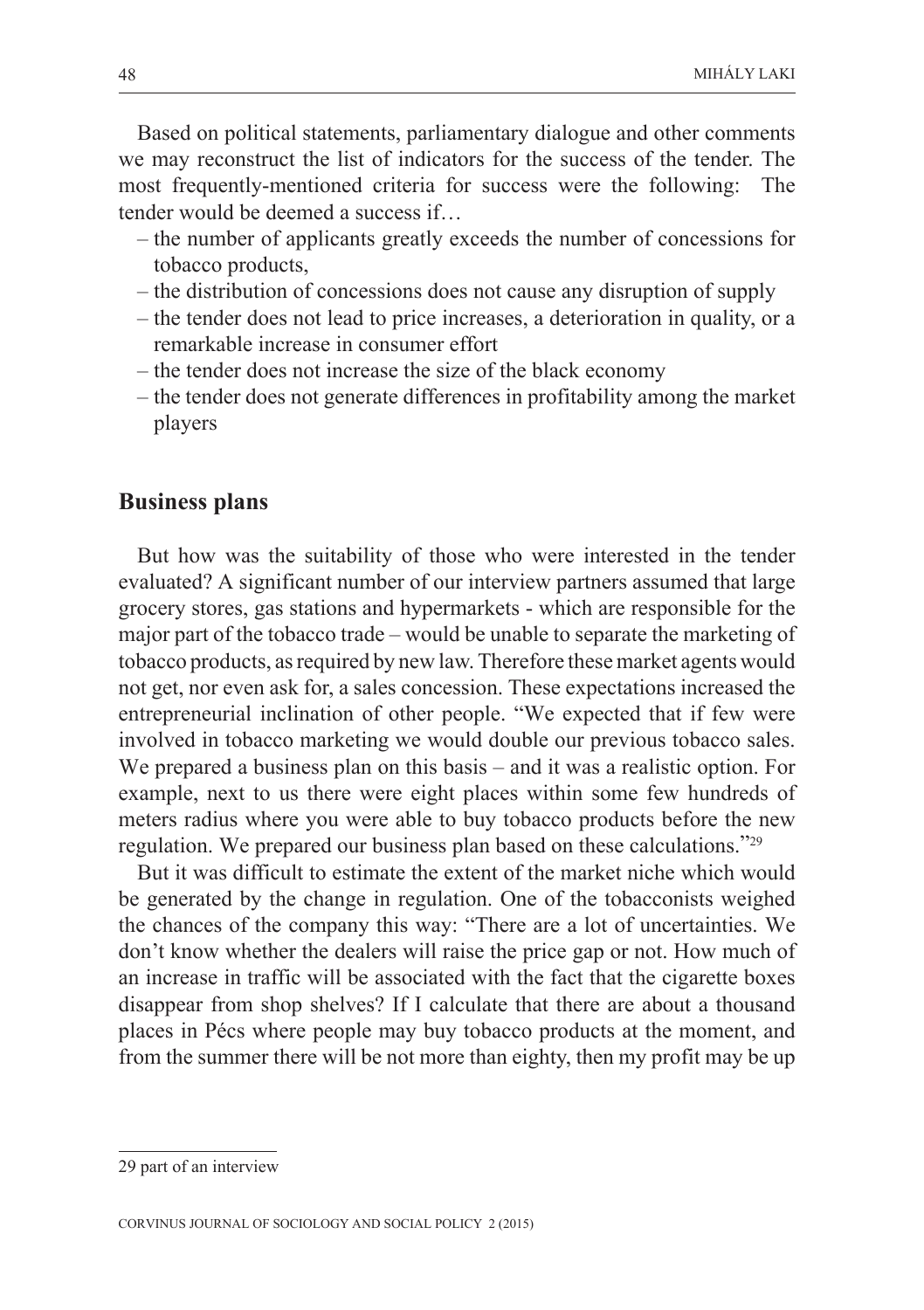to 10 times as great as now. But what can I do if it is only 2-3 times more?"30

Another source of uncertainty in these cases was that the expected business behavior of the big chain hypermarkets and petroleum stations was significantly determined by the share of tobacco products in their portfolio. When tobacco products were not significant contributors to turnover, the management calculated that total turnover and staff would be reduced to a lesser extent. The majority of respondents to a survey were pessimistic. "The vast majority of retail dealers (81.1%) forecast a decline in turnover due to changes in control and regulation. The new regulation would be fatal in 15.3 percent of cases. These shops should be closed because the loss of tobacco from their sales offerings may cause a dramatic decline in their overall traffic."31Developments like this diminish entrepreneurial inclination.

Moreover, it was the common experience of applicants and those interested that smaller settlements were unable to maintain stores which were specialized in only a narrow range of products. According to the business plans and estimations of those who wanted to locate their businesses in big towns, "there is fantasy and money in tobacco shop operations but operating at least four to five units is the minimal condition for profitably operating. Real benefits can come to those who have ownership of more than this number, but such a network is manageable by strawmen only."<sup>32</sup> Such calculations also diminished the number of applicants.

At the time our research finished, the list of applicants was not yet public therefore we used *indirect methods* to figure out who participated in the tender with such conditions, and why. We supposed that the applicants calculated that their income and savings would cover the costs of the business and they would generate a reasonable profit.

The business plan should include the direct costs of submitting the application, the costs of implementation and the operation of cash registers which are required to be connected to National Non-profit Tobacco Trade Ltd., and, of course, the concession fee. The costs of starting a business (property acquisition, rent or purchase of equipment or real estate, inventory) were the real determinants of applicants' intentions and level of interest. Popular media often quoted an estimation that "at least 5-6 million HUF monthly turnover

<sup>30</sup> part of an interview

<sup>31</sup> http://sw.marketingszoftverek.hu/newsletter/letter/c10678/uploads/Fustolgok\_Tarsasaga\_ flmeres\_2011\_9december.pdf

<sup>32</sup> *http://mno.hu/magyar\_nemzet\_belfoldi\_hirei/a-tortenelmi-mult-miatt-puhulhat-atrafiktorveny-1120065*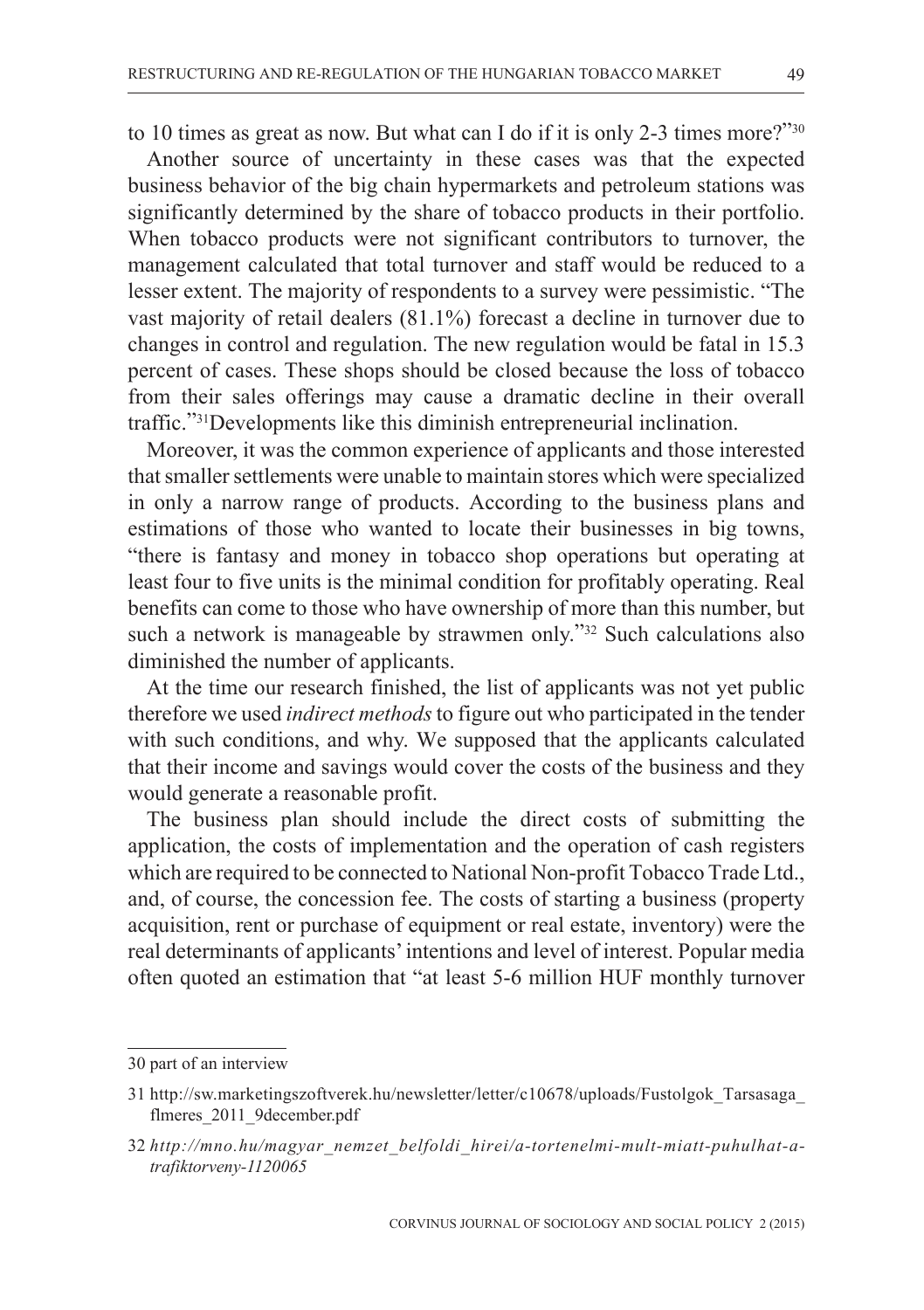is needed for a tobacco shopkeeper to maintain him/herself."33 According to another estimate, "the start-up investment plus the initial stock for a tobacco shop may reach 5 million forints."34

No matter how thorough these calculations were, applicants did not decide based on these alone. Applicants had different business backgrounds, and *therefore estimated different costs profits and pay-offs.* 

The owners of convenience stores and traditional tobacco shops compared potential total turnover to that which they were due to lose. Before the law came into force in 2012, these shops offered newspapers, candy and lottery ticket to potential buyers in addition to tobacco. In several cases these businesses were shocked by the loss of their tobacco products sales but they counterbalanced their declining market position successfully by improving or expanding the shop's range of supply.

We witnessed similar considerations when an entrepreneur owned other shops in addition to the tobacco concession, such as a pub, café, shops or productive plants. One of our interview partners was not only an owneroperator of one of the pubs in a village but also managed a boiler repair shop and occasionally engaged in the production of clothing. The adverse consequence of the new regulation meant that this person could no longer sell tobacco products in his pub, and as a result his lottery traffic also declined. The concession owner was required to consider – as were others in such cases - how to offset their losses in terms of revenue.

Those who regarded *the concession as a marketable product for sale* calculated in a totally different way. "He said that in the eyes of K. that he was aware of the fact that K. was not among the winners of a concession tender - which is one of the basic conditions for starting a tobacco shop. However, he himself was among the winners. And it would involve bidding: he would be ready to rent the shop. If the family was interested in it he would employ one of them<sup>"35</sup>

There was yet another group of applicants and those interested in the tender. These people wanted to open a national tobacco shop (or shops) but did not directly submit an application. Front men - who could raise the investment costs and fit such businesses into their portfolios – were the real entrepreneurs. These stooges - because of the nature of things – covered for the real investors in a majority of cases. A few such undertakings were discovered and

<sup>33</sup> http://hvg.hu/gazdasag/20130104\_csodtol\_tartanak\_a\_trafikosok#

<sup>34</sup> *http://index.hu/gazdasag/magyar/2013/02/23/a\_kistelepuleseken\_mozgo\_arustol\_vehetnek\_ cigit\_az\_emberek/*

<sup>35</sup> From part of an interview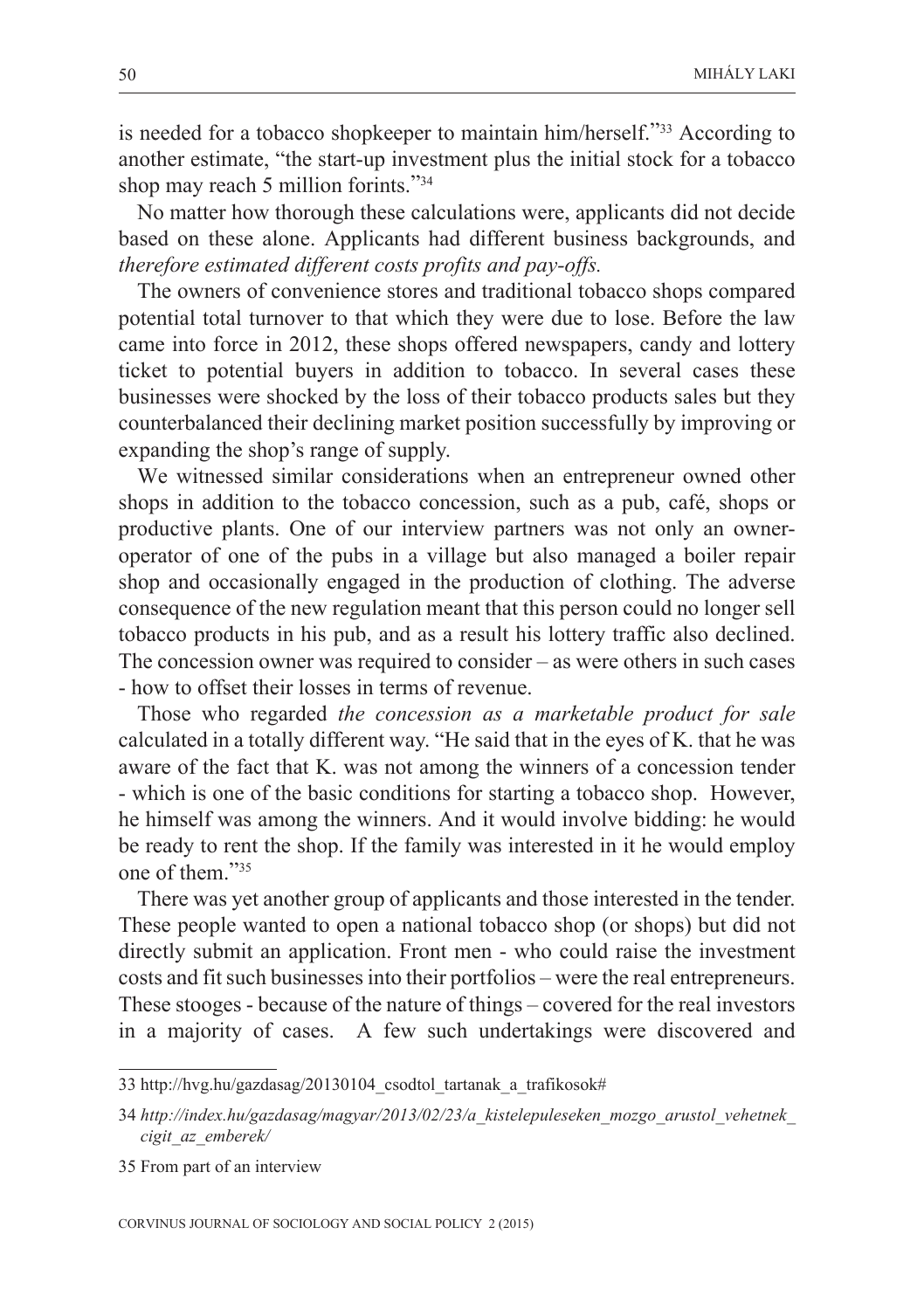documented by the media which show that some (we don't know how many) of the concessions landed in the hands of such business people. "He knew months before that the concessions belonged to him and he distributed them among the employees of his company. He offered them ridiculous amounts of money to use their names. The specificity of the case was that he - to avoid attracting attention - signed over a part of his work force as early as January to 6-8 phantom companies. The majority of these employees are working in one shared office but they are formally employed by other companies."36

Another group of applicants included those who were/are business partners, employees and/or sub-contractors of the tobacco producer or trading companies. For example, the owners of the earlier-mentioned Continental company "stood by the law publicly and declared support and recommended everybody – including their employees and their family members and friends – to apply for large numbers for these facilities."37

## **The first change in the law**

Open deliberation of these risk-increasing factors and the messages emerging from the professional organizations played a role in the fact that, days before the announcement of the tender, "The tobacco law seems to (have been) softened. In addition to the earlier ideas it was suggested that not only cigarettes but also lottery tickets might be supplied by the tobacco shops. Members of parliament certainly perceived that traditional tobacco shops had been selling not only cigarettes and cigars but newspapers, sweets and toys, because selling tobacco products did not provide the owners with enough revenue. The independent proposal by ruling party MPs on 19 November 2012, the aim of which was to modify Law CXXIV (2012), created an opportunity to expand the profile of the newly-established national tobacco shops. The lottery (or in a broader sense, gambling) became a component of supply. As for the proposal of these MPs concerning tobacco shops, it was that "….regulated Lottery Gaming is tradable."38 Parliament adopted these proposals on 11th December 2012.

<sup>36</sup> http://index.hu/gazdasag/2013/04/25/stormanok\_is\_rarepultek\_a\_trafikbizniszre/

<sup>37</sup> http://hvg.hu/gazdasag/20130620\_500\_trafik\_egyetlen\_kezben\_trafikmutyi

<sup>38</sup> http://www.parlament.hu/irom39/09165/09165.pdf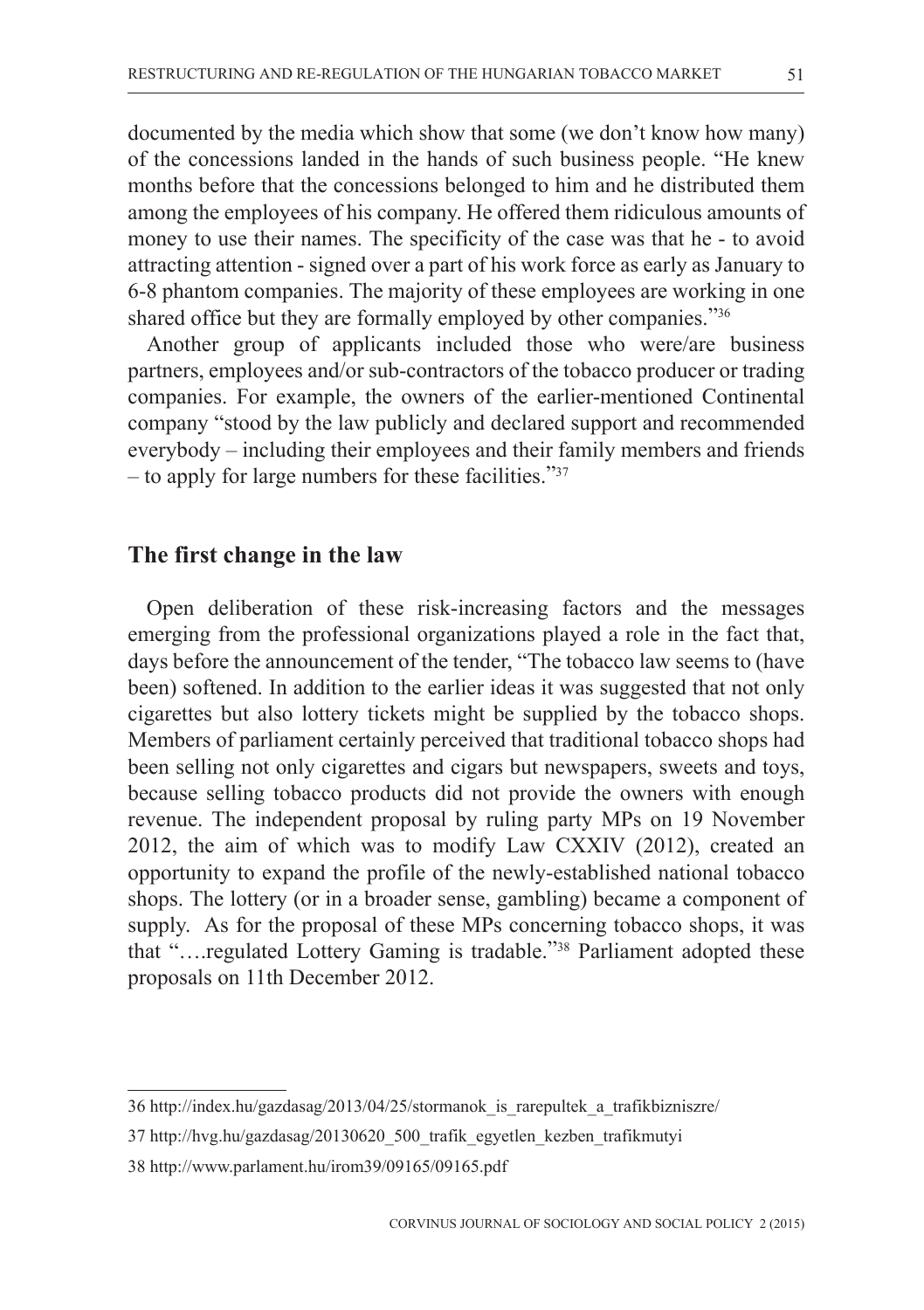### **The second modification of the law**

One of the most important elements in the business plans and calculations was *the potential margins* of the saleable products. Professional organizations drew attention to the fact that "shops cannot be operated economically in the long run considering the 3-5 percent margin obtainable through the sale of tobacco products."39 The most important message which was sent to producers and distributors was this: renounce some portion of your profit in favor of tobacco product salesmen: "up to now, the tobacco trade was only profitable for salesmen if producers paid them separate so-called sales and marketing incentive contributions. But by prohibiting this practice, as demanded by the insiders who sponsored the tobacco law of 2012, they put an end to this."40 However, according to professional organizations of producers and wholesalers *the further expansion* of the tradable product range would ensure a balanced, profitable business for retailers of tobacco products. "It is essential for the creation of an operational tobacco-retail structure in the long run that the conditions for a truly secure income should be ensured for the winners of the concession tenders. One of the basic conditions for this would be providing them with a wide range of products that can be sold in national tobacco shops, and the secure and long term financing of these activities."41

The government changed the regulation in favor of producers and wholesalers. Meanwhile, it asked these market players to exercise restraint. They were also informed at this time that regulatory power remained in the hands of the government. According to *János Lázár "*the government will not allow tobacco producers to force a too low margin on the national tobacco shops, therefore this issue will be regulated by law if it becomes necessary… if the tobacco-lobby hopes that its spasmodic affection to low margins will hamstring the market position of retailers than I have to disappoint them: we have performed much harder tasks already".<sup>42</sup>

<sup>39</sup> Ábrahám Ambrus – Batka Zoltán (2012)

<sup>40</sup> Ábrahám Ambrus– Batka Zoltán (2012)

<sup>41</sup> http://www.piacesprofit.hu/kkv\_cegblog/kell-az-udito-es-a-lotto-a-nemzet-trafikjaiba/

<sup>42</sup> http://nol.hu/gazdasag/belenyulhat\_az\_allam\_a\_dohany\_arresebe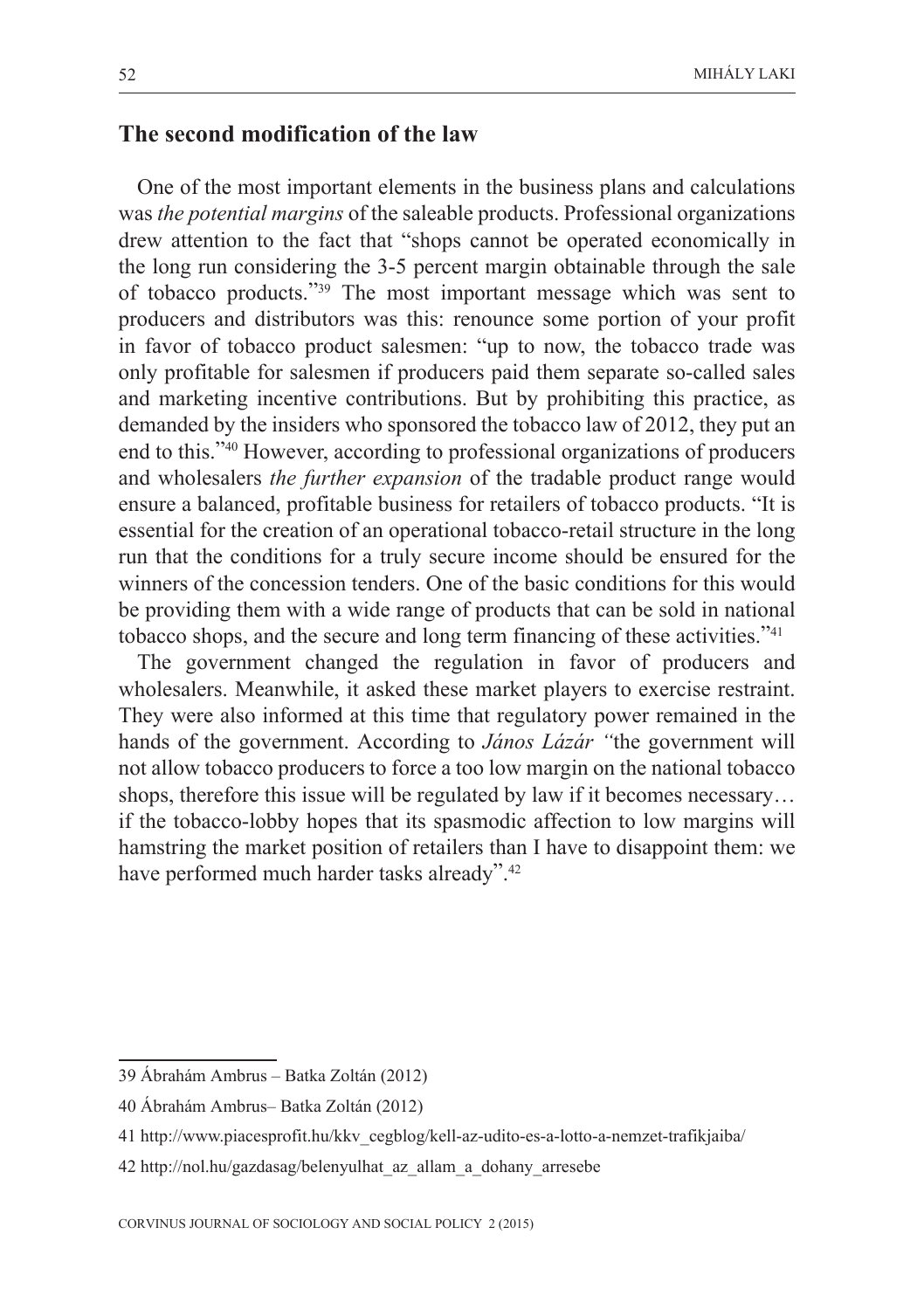### **The results of the first tender**

The second change in the law (submitted on 12<sup>th</sup> February 2013) would also have been a factor in the fact that "the National Non-profit Tobacco Trade Ltd extended the date for submission of applications."43

Applicants were obliged to administer their modified applications within a few days but this did not change the outcome that the first tender was successful: "15633 applications arrived for the concession tender of tobacco shops. Four, five or more times as many subscriptions were applied for as concessions in the more frequented areas of the capital and in some counties – reported National Non-profit Tobacco Trade Ltd."44

#### **The third change in the law**

The results of the tender (the list of 5415 winners) were made public on 23th April 2013. But the new concession owners had not yet received official notification when *János Lázár* submitted another proposal "on the modification of certain laws related to smoking."45

The unexpected and unfavorable consequences of the tender inclined the government to modify the law again. Namely, in the absence of candidates no tobacco shops could open in a significant number of Hungarian settlements. "There are 1417 settlements in Hungary where nobody submitted an application. Looking at the list it is striking that these are mainly small villages of 2000 inhabitants, or even smaller settlements. The yearly rental fee (for such as shop) would be altogether less than a hundred thousand forints but it seems that it isn't worth it for locals to maintain a separate tobacco shop."46

The third change in the law would facilitate legal trading in settlements which remained without tobacco sales outlets. If exercising the rights to tobacco retail ceases (or rather, is not awarded to a settlement), the Hungarian state may exercise the right to sell tobacco products to a limited company or a company-authorized individual until such time as a concession contract is

- 44 *http://privatbankar.hu/kkv/modositottak-a-torvenyt-igy-sokan-palyaztak-trafikra-255583*
- 45 *http://www.parlament.hu/irom39/10881/10881.pdf*
- 46 *http://index.hu/gazdasag/2013/03/29/1417\_telepules\_maradhat\_dohanybolt\_nelkul/*

<sup>43</sup> *http://vallalkozoi.negyed.hu/vnegyed/20130205-meghosszabbitottak-a-trafikpalyazatokat.html*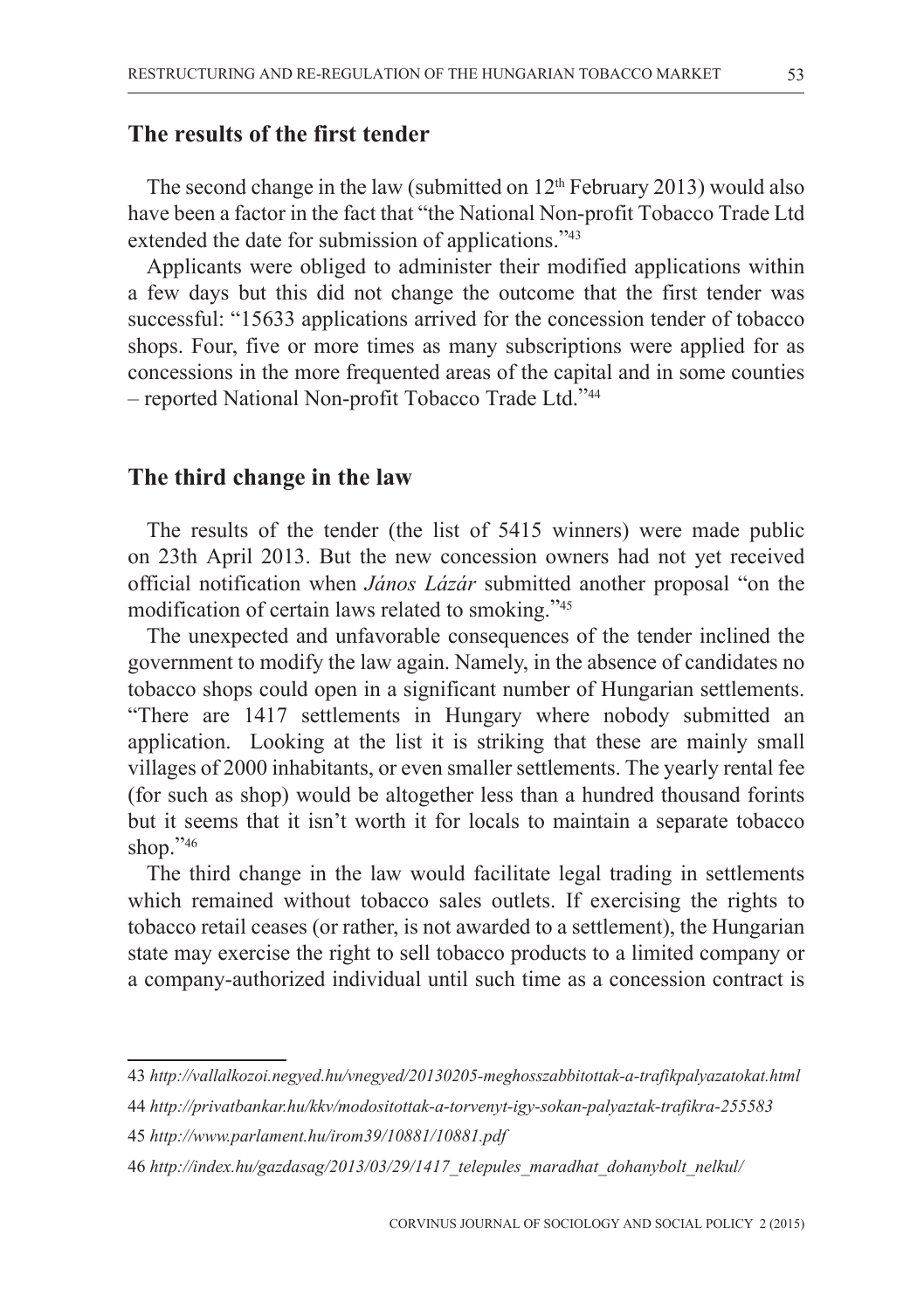signed, based on a successfully-awarded permit."47And "It will be possible for the state to exercise the right to trade in tobacco products through the use of a mobile shop as well."48

Another way to improve conditions for business was through the (proposed) raising of the up-to-four percent margin of these products: "the minimum trading margin rate is (would be) ten percent of the (gross) retail sale price of the tobacco products."49

The third change rewrites the rules of competition among suppliers too. It eliminates the opportunity for so-called 'slotting' (or payment of 'shelf money'). The owner-operator is prohibited from entering into any agreements, either directly or indirectly with the supplier; moreover suppliers are prohibited from receiving accepting gifts, discounts, or other benefits from the relationship (excluding the usual-conventional trade margin), the aim of which is to facilitate the start up or practice of the tobacco retail trading".<sup>50</sup> Moreover, "The provision of preferences or benefits for establishing, operating or installing tobacco shops is considered unlawful."51

#### **Tobacco scandal No. 1.: the main arguments of opponents**

The result and method of the distribution of concessions was subject to an overwhelming nationwide response. The characteristic and typical objections of those who were dissatisfied with the outcome of the process included the following:

1. Dispossessed traditional tobacconists became common figures in the media during these weeks. There were numerous reports about the checkered fates or shutting down of tobacco shops that once belonged to successful tobacco shop owners; honorable members of local society.

2. That persons inexperienced at trading tobacco commonly won concessions provoked opposition not only from tobacconists and their representatives but the wider public. According to our information, "the big multinational tobacco producers and distributors also reviewed the list of 5400 concession winners – presumably in search of potential business partners. They compared this list

<sup>47</sup> http://www.parlament.hu/irom39/10881/10881.pdf

<sup>48</sup> http://www.parlament.hu/irom39/10881/10881.pdf

<sup>49</sup> http://www.parlament.hu/irom39/10881/10881.pdf

<sup>50</sup> http://www.parlament.hu/irom39/10881/10881.pdf

<sup>51</sup> http://www.parlament.hu/irom39/10881/10881.pdf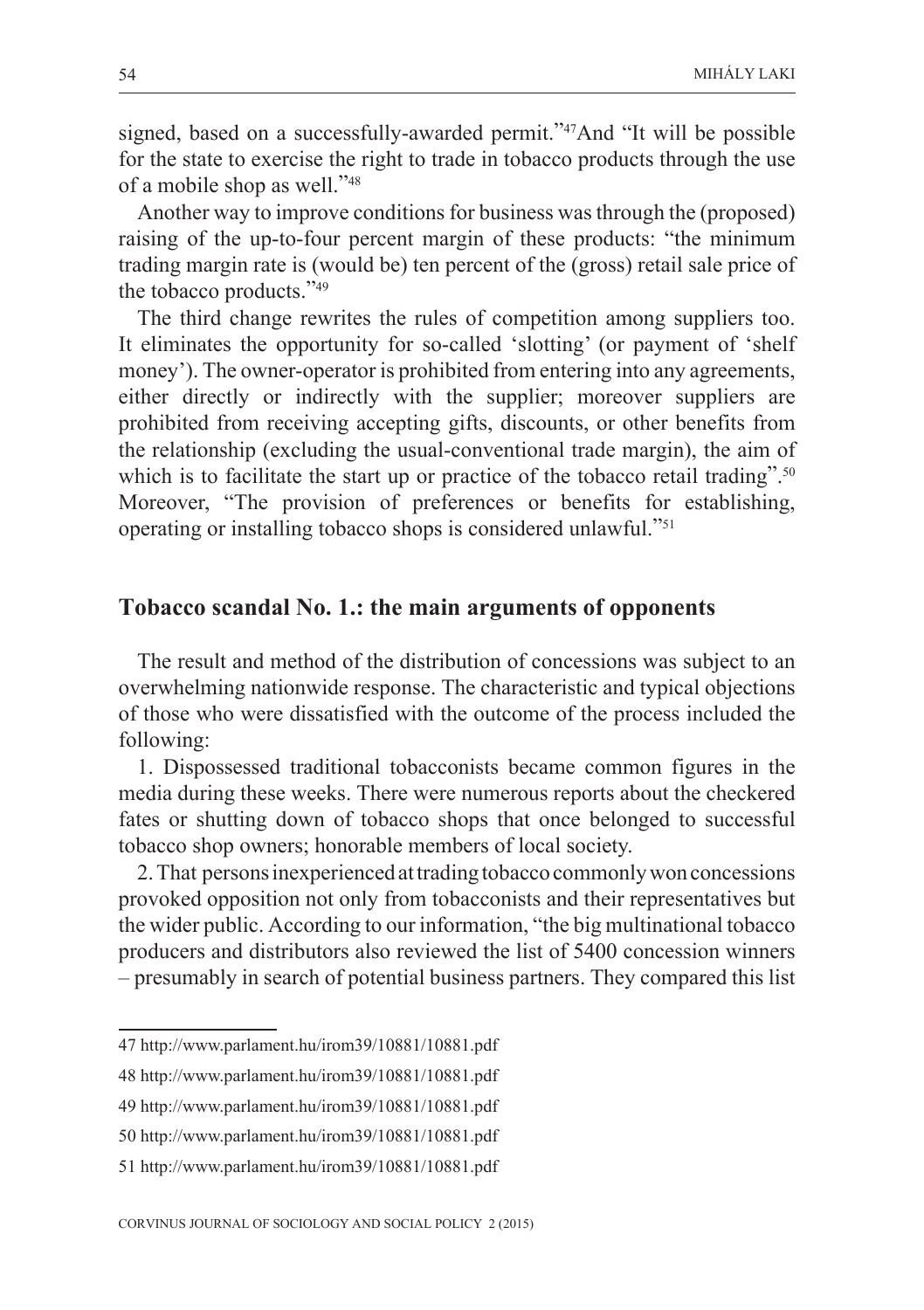of names to their database of former clients (not only including tobacconists but also innkeepers). To the best of our knowledge they were able to identify only 800 of their former business contacts. This means that the vast majority of the concessions – namely, 4600 licenses – were received by persons who had not previously traded tobacco."<sup>52</sup>

3. Opponents also complained that contributors and contact partners of any of the big players on the tobacco market won a surprisingly large number of concessions: "From July more than 500 tobacco shops will be managed by persons who are connected somehow to the Continental Company at Hódmezővásárhely. Persons belonging to tobacco trading companies, the owners of which have or had - in the role of acting or silent partners business connections with Continental Company or with its distributor Taban Trafik Limited, or other stakes of Continental, won nearly the same number of concessions."53 Continental informed those interested that "this process was managed only by our fellow workers, without any kind of 'central involvement', because in the last 8-10 years they had noticed in their daily work that they were regularly sidelined from the market

of tobacco products - thus their work and their livelihoods were at risk – as we have read in the communiqué. Namely, the company itself also believes that these people represented Continental's interests in the competition for concessions."54

4. We have identified several media stories which have covered the fact that the winners of tenders have a friendly-family or subordinate relationship with the local or national leaders of the governing party alliance or with state officials who are involved in the decision-making processes of local or central government.55 "For example, the 19 year old son of the mayor at Fonyód won 3 concessions. Two of these tobacco shops will operate in Fonyód; another in Balatonfenyves. (The family relationship is revealed from the biography of the mayor and from the Open database too). There are other settlements where our local readers suspect that members of the mayor's family are among the

<sup>52 (</sup>B.Z.) 2013

<sup>53</sup> *http://hvg.hu/gazdasag/20130620\_500\_trafik\_egyetlen\_kezben\_trafikmutyi*

<sup>54</sup> *http://hvg.hu/gazdasag/20130522\_Continental\_dohanygyar\_kozlemeny*

<sup>55</sup> The theory of regulation describes this phenomenon: "Occupational licensing. The licensing of occupations is a possible use of the political process to improve the economic circumstances of a group. The license is an effective barrier to entry because occupational practice without the license is a criminal offense. Since much occupational licensing is performed at the state level, the area provides an opportunity to search for the characteristics of an occupation which give it political power". Stigler (1971) p. 13.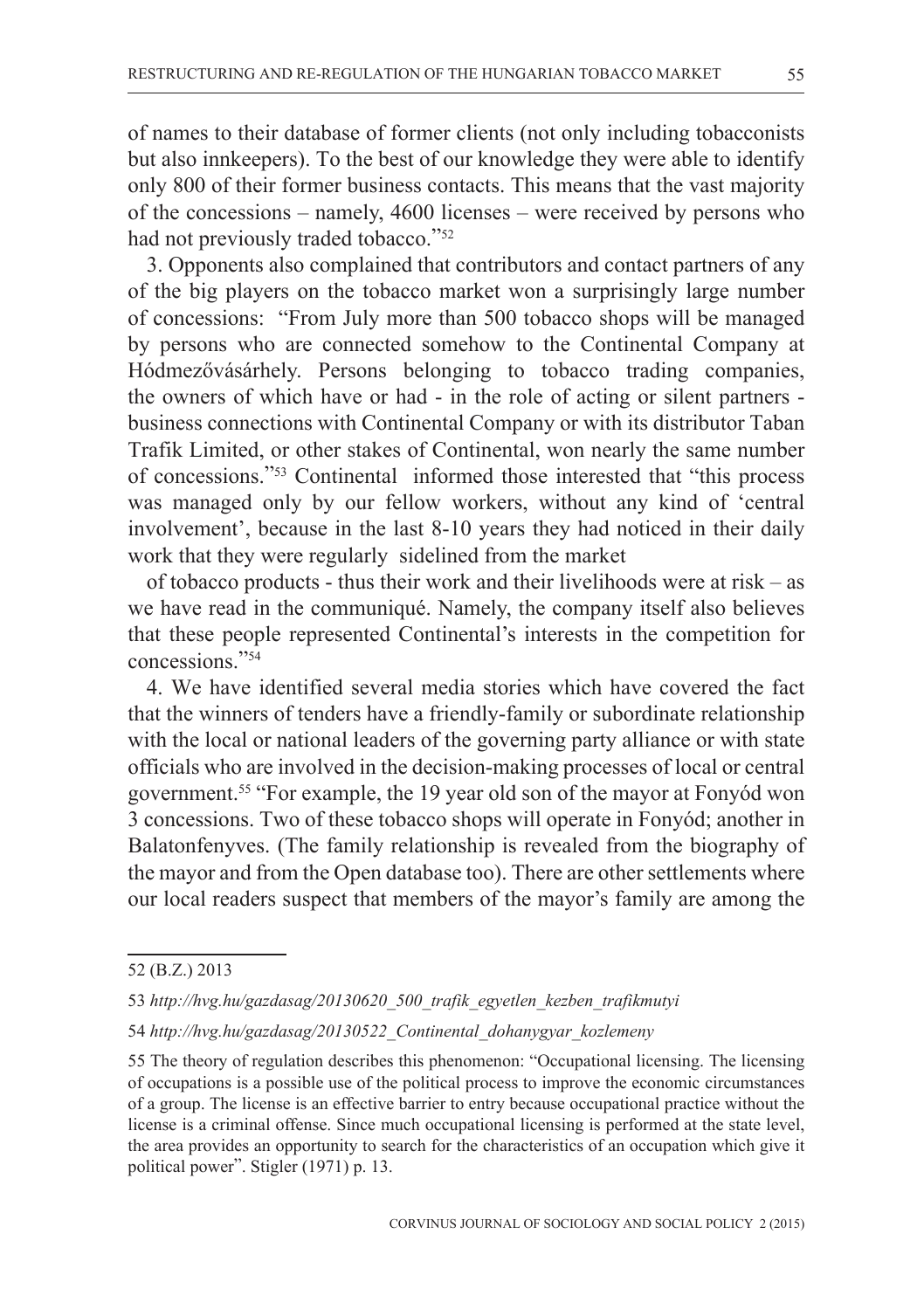winners of such tenders. At Algyő, for example, *Mrs Istvánné Herczeg* won two of the town's three tobacco shops. The name of the mayor is *Mr. István Herczeg*. Furthermore, the mayor of Izsák, *Mr. József Mondok*, and deputy major *Mr. István Zámbó* at Kisvárda (delegated by FIDESZ) are among the winners."<sup>56</sup>

Members of the Government were associated with the list of winners as well. The prime minister's involvement seems to be proved by the fact that some of his intimates won concessions. *Károly Junek***,** the son-in-law of *János Flier* who is the co-owner and tiller of eighty acres of land owned by *Anikó Lévai* (the wife of prime minister *Viktor Orbán*) – won the concession for the only tobacco shop in Felcsút. The businessman who enjoys this monopoly in the village can sell his wares to visitors to events held at the Ferenc Puskás Football Academy which is managed by a foundation of *Viktor Orbán's*. The son-in-law of *Flier* won a concession for a national tobacco shop in the nextdoor village of Bicske as well."57

The power-driven distribution of concessions is clearly observable in the case of the town of Szekszárd. One of the municipal representatives reported openly on how the concessions were distributed in the town. "It was not a formal meeting of the local council but it was some sort of policy coordination. The members of the (FIDESZ) fraction were present and the constituency chairman said that 'here is the list of applicants for the tender'. He asked us to look at the list and select our acquaintances and select suitable candidates. I was surprised. It is known that there are lobbies but it was surprising that this happens so openly. I was forced to argue for an old and long-established retailer couple – that they should not be disadvantaged because they have no friendly connections. We practically reviewed the whole list. We assessed the names and we voiced our opinions about people we knew."58 On the other hand, the mayor of Szekszárd said that he - as constituency chairman – had not seen any listings. Moreover, he could not have seen such a list because the tender was managed by National Non-profit Tobacco Trade Ltd. The mayor insisted on his own statements when the details of the process of the distribution of concessions (that he was managing) was confirmed in the records."59

<sup>56</sup> *http://index.hu/gazdasag/2013/04/23/a\_nagy\_nemzeti\_dohanymutyi/*

<sup>57</sup> Ferenczi Krisztina (2013)

<sup>58</sup> *http://hvg.hu/itthon/20130430\_trafikmutyi\_Szekszard\_fideszes\_kepviselo*

<sup>59</sup> *http://hvg.hu/itthon/20130509\_trafik\_Szekszard\_Fidesz\_hangfelvetel*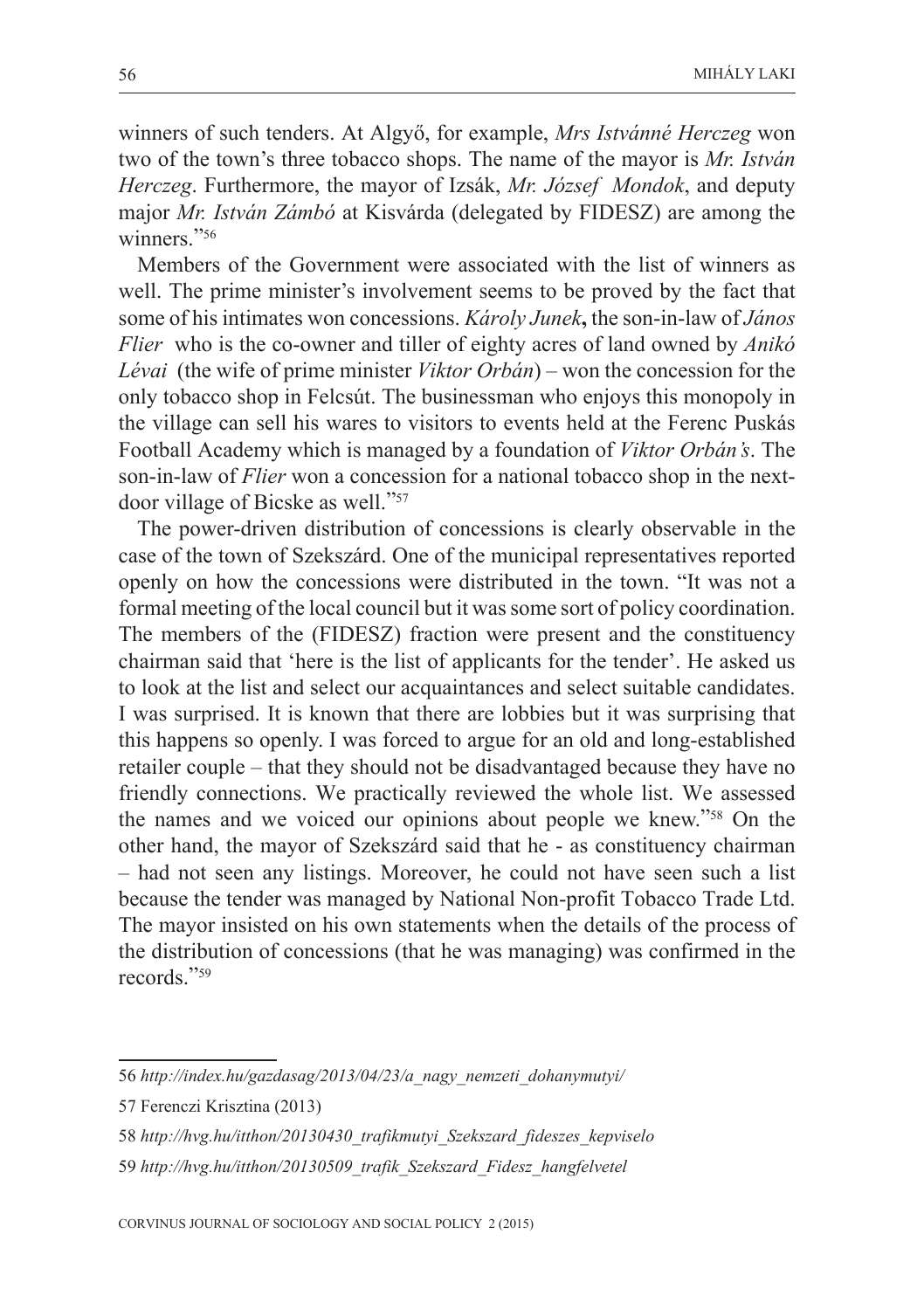The Hungarian prime minister evaluated these stories as random events. "There are hundreds of leftists among the winners of the concessions" – said *Orbán Viktor* in an interview. The prime minister refused to admit that decisions were made according to political criteria. He argued that: "I am a gentle man, therefore this is not a threat, but I say that if we had wanted to enforce our political strength using such a concession tender system, not one person from the left would have won."60

Those who invited entries to the competition argued similarly. The president of the National Non-profit Tobacco Trade Ltd said that "neither any constituency chairmen nor politicians were included in the decision making. We prepared these decisions in collaboration with ministry staff and the reading committee decided. They prepared ranking lists of applicants by settlement which were later approved by the Minister. We have created a closed system to manage the applications. No one could take the names out of the building."61

The president of the company stated that the widespread outcry was provoked by the media activities of influential business circles who were liable to suffer from being financially damaged. "I would rather figure out whose interest it is to stimulate this political scandal. I think that serious, well-paid groups are handling this issue. There are a lot of people who lost their tenders and therefore are dissatisfied with the situation. This is understandable. However, when the law was complete it was absolutely clear that it was not in the interest of certain groups to stand up to the system in July. 90 percent of the market was controlled by multinational companies until now. This 400 billion HUF yearly turnover will be in the hands of Hungarian families henceforth. This creates an enormous loss for the multinationals. The new system creates equal opportunities. The multinational companies – based on sponsorship money – have been able to take a considerable share of the market until now. Some companies have paid billions to trade their products exclusively in a certain store. Now they will have no chance to do that."62

<sup>60 (</sup>B.Z.) 2013.

<sup>61</sup> *http://nol.hu/gazdasag/20130430-tizennegy\_titkos\_szakerto*

<sup>62</sup> *http://nol.hu/gazdasag/20130430-tizennegy\_titkos\_szakerto*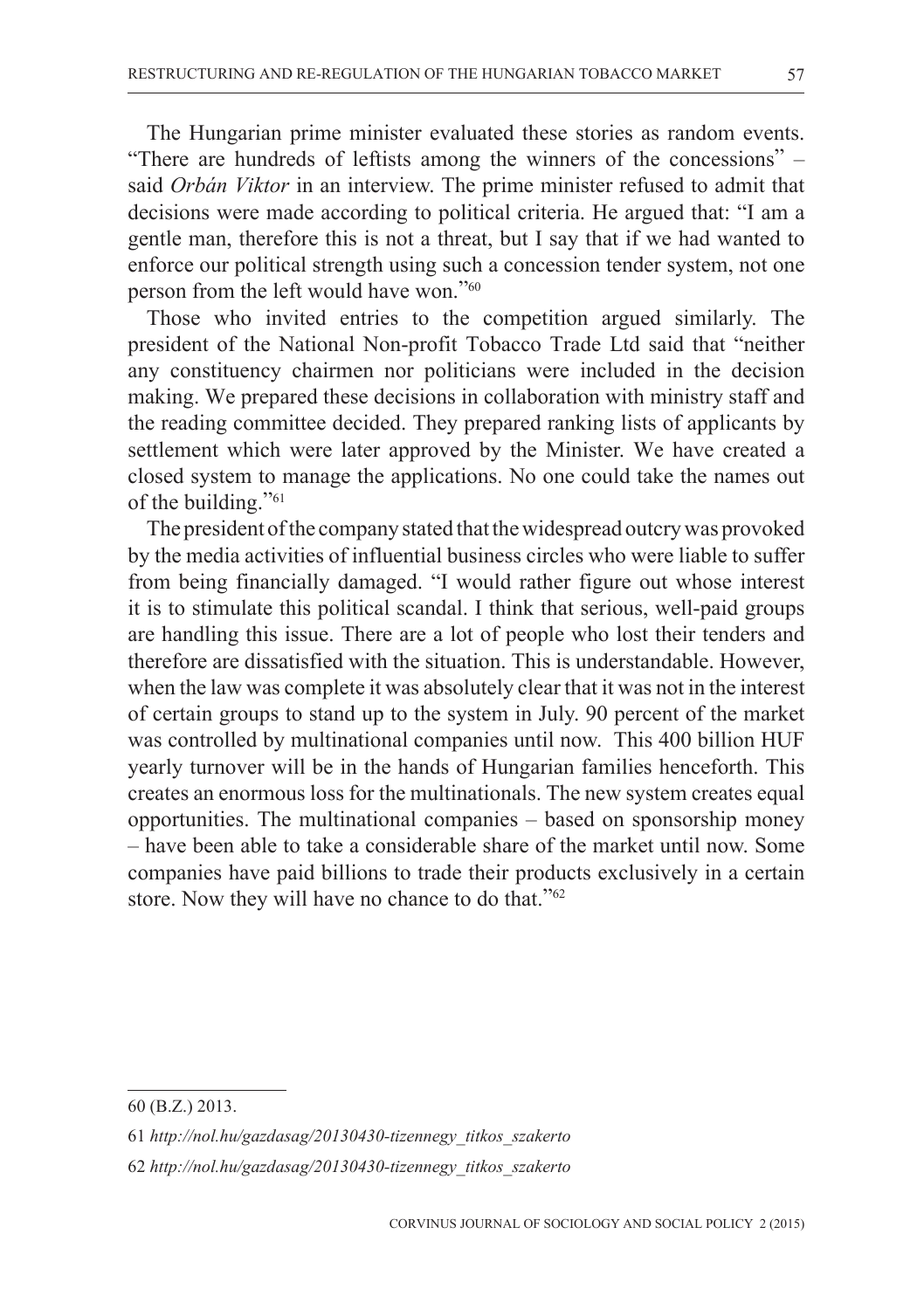### **Tobacco scandal No. 2.: Unexpected and unusual consequences**

The organized action of the losers<sup>63</sup> did not create any delay. "Because of the present tobacco law, people who have lost their means of existence in part or entirely are trying to create a means of virtual and real interest representation after it has been proven that the institutions created for that purpose - due to their involvement – are completely unable to fulfill their tasks. Today, as a first step we have started a Facebook page….Our goal is to destroy the extremely corrupt results of the tender and/or to force those who are competent to withdraw the law due to their involvement which makes the tobacco retail into a state monopoly. In the interests of this, we shall consult all the national and EU bodies involved in the near future, and we will express our discontent on the streets as well.<sup>64</sup>

"People harmed by the regulation of the tobacco trade took to the streets on the  $15<sup>th</sup>$  of March 2013. About 200-250 people gathered to listen to speakers who emphasized that they had taken to the streets to defend the interests of their own and others' family businesses. Their aim was the annulment of the law. They emphasized that this demonstration was a party-independent event."65

Opposition parties also criticized the handling and the consequences of the tender. "LMP66 is initiating action before the tribunal to judicially enforce the publication of the list of tender applicants - announced *Pál Schiffer* at a press conference on Tuesday. The independent MP said that they had asked National Non-profit Tobacco Trade Ltd on 18<sup>th</sup> of April for the whole set of documentation and the scores of the applications received. They got the answer from the NNTT boss *Zsolt Gyulay* on Monday that the chief manager was refusing to hand over the applications – he mentioned". $67$ 

Another parliamentary party, Jobbik, initiated the setting up of an ad hoc

<sup>63</sup> Instead of a forced or a voluntary exit, economic actors may choose the option to protest or speak up: "The firm's customers or the organization's members express their dissatisfaction directly to management or to some other authority to which management is subordinate or through general protest addressed to anyone who cares to listen: this is the voice option. As a result, management once again engages in a search for the causes and possible cures of customers' and members' dissatisfaction. Hirschman (1970) p 5.

<sup>64</sup> *http://www.nyugat.hu/tartalom/cikk/erdekkepviseletet\_hoznak\_letre\_a\_trafik\_karosultak*

<sup>65</sup> *http://www.nyugat.hu/tartalom/cikk/erdekkepviseletet\_hoznak\_letre\_a\_trafik\_karosultak*

<sup>66</sup> LMP=Lehet Más a Politika (English: Politics Can be Different) is the name of a political party in Hungary.

<sup>67</sup> *http://www.galamuscsoport.hu/tartalom/cikk/209745*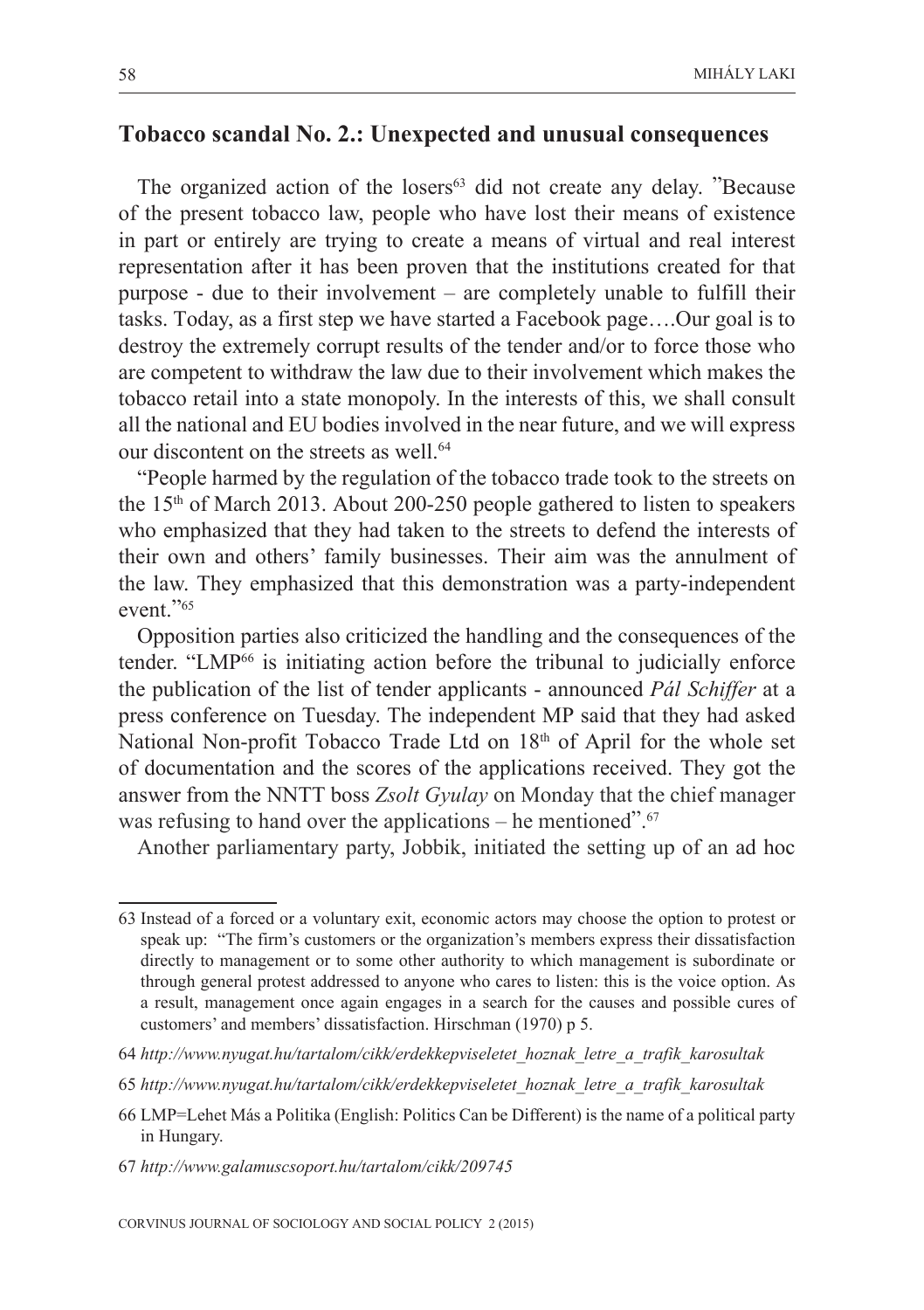Parliamentary Inquiry Commission to investigate the tobacco retail tender – announced *György Szilágyi* (MP)<sup>68</sup> Activists from this party demonstrated in support of tobacco shop keepers at the party headquarters of FIDESZ.<sup>69</sup>

Many people sympathized with the losers. According to public opinion polls, the majority of the population rejected not only the results of the tender but its method of execution: "less than one-fifth of those surveyed agree with the tobacco tender of the government. The majority of them refuse to accept that the government has the right to decide who may trade cigarettes. According to nearly half of the Hungarians who were questioned, the winners were selected not in a professional way but through political connections/ networks-of-friends. Even a quarter of pro-Government voters suspected that there was corruption in the tendering process."70

#### **Further tenders**

The Hungarian government and National Non-profit Tobacco Trade Ltd. perceived the increasing discontent of the public. A few days after the publication of the list of winners the regulation was modified again. On the one hand the government sought to increase the (according to a significant proportion of general public, unreasonably low) share of former tobacconists among the winners. On the other hand, the government and the limited company attempted to identify a solution to the problem that no one had applied for a concession in 1417 settlements so that consumers could not legally buy cigarettes in those areas.

The prime minister joined the opponents of his government on 2nd May 2013: "'It is not acceptable that people would lose their livelihoods whose main job it was to manage a tobacco shop but who did not win a concession' announced the prime minister in his interview on Friday. He informed the public that the government was looking for a legal opportunity that ensures that those shopkeepers who have been engaged in the tobacco product retail trade until now do not lose their livelihoods."71

The responsible person from the government, *János Lázár,* announced a day

<sup>68</sup> *http://index.hu/belfold/2013/04/27/trafik-ugy\_a\_jobbik\_vizsgalobizottsagot\_allitana\_fel/*

<sup>69</sup> *http://tablet.hvg.hu/itthon/20130510\_Jobbikosok\_tuntetnek\_a\_Fideszszekhaznal*

<sup>70</sup> *http://www.atv.hu/belfold/20130508\_a\_magyarok\_60\_szazaleka\_ervenytelenitene\_a\_ trafikpalyazatot*

<sup>71</sup> *http://index.hu/gazdasag/2013/05/03/orban\_is\_megszolalt\_trafikugyben/*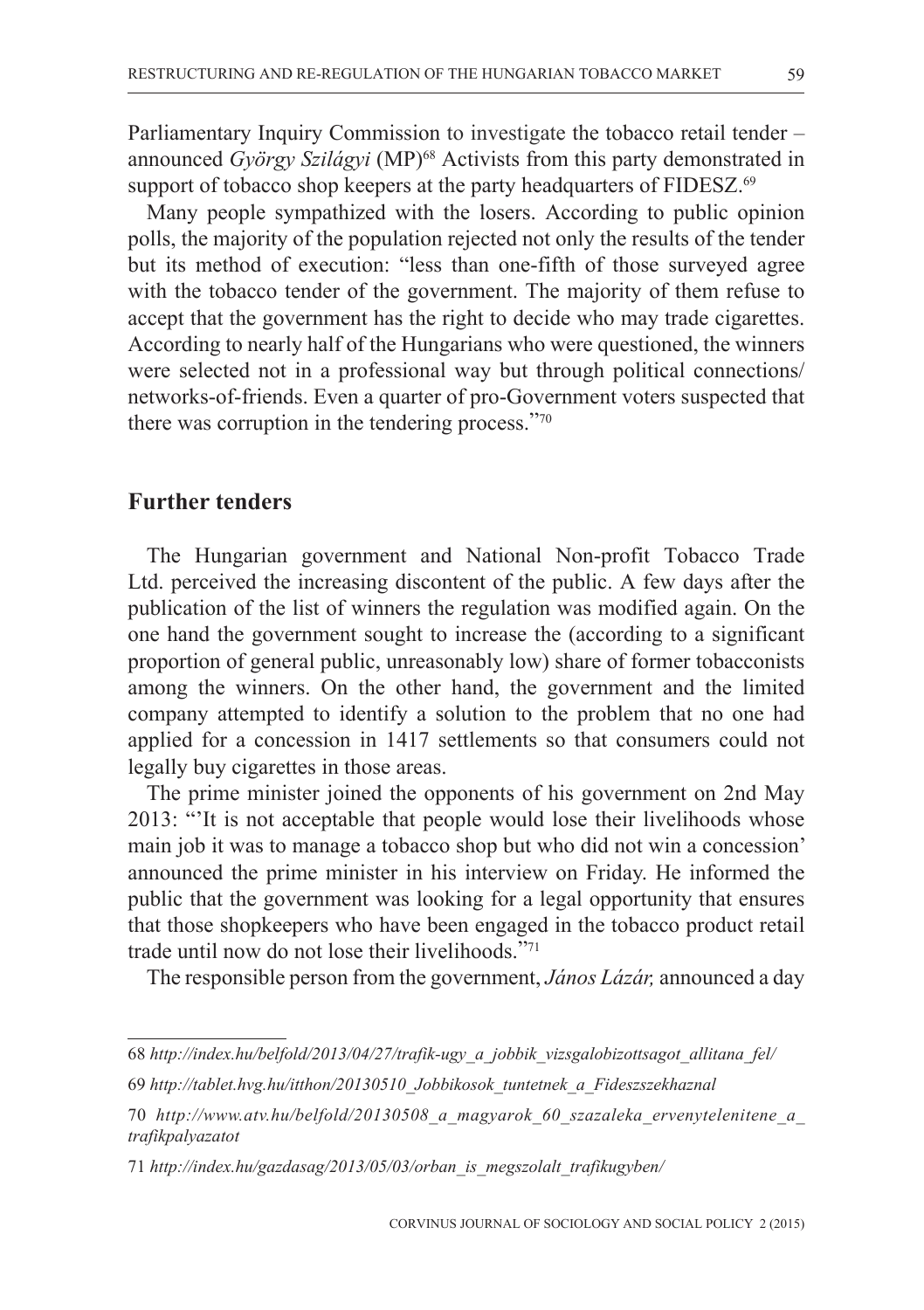later that "a significant share of former tobacconists received a concession. A re-evaluation of tenders was offered to those who were not successful at this turn. According to the secretary of state, about one hundred tobacco retail shops are involved in the re-evaluation process which will be undertaken on a case-by-case basis."72 An important codicil, however, was introduced: "in contrast to the original conditions…only those may apply who owned a tobacco shop which remains in the same location as it was in twenty years ago, and which obtains 80 percent of its revenues from tobacco products."73

Another tender was announced on the 2nd May 2013, the aim of which was to solve the problem of unsupplied settlements. The sale of tobacco products was greatly facilitated in these small villages. "It was decided that tobacco retail trade could be carried on not only in tobacco stores but in other retail shops in settlements where the number of inhabitants is fewer than 2000, provided that these shops comply with the rules and other legal requirements concerning the sale of tobacco products. Such sales would be possible only in shops where a separate area may be created which facilitates the trade of tobacco products and which is not visible to young customers."74 The results of the announced "corrective" tender of 3th of May 2013 were published on 30<sup>th</sup> of August 2013.

#### **Provisional and long-term market effects**

The decline in the sale of tobacco products (observed since 2012) continued and moreover speeded up after the adaptation of Law CXXIV (2012) and its modifications. Compared to the previous year, turnover of these products dropped by about 25% in 2013. Several experts had expected market disruptions and supply difficulties during the period of change in the market (i.e. in the months when the pre-existing shops were removed from the market and the new entrants came into play). But these pessimistic forecasts and estimates were not realized – no significant disruptions occurred to the market. Smokers had easy access to their desired cigarettes, cut tobacco and cigars without difficulty because "80 percent of the national tobacco shops opened on schedule, on the 1st of July."75 The chance of a smooth transition

<sup>72</sup> *http://www.nepszava.hu/articles/article.php?id=642778*

<sup>73</sup> *http://www.blikk.hu/blikk\_aktualis/igy-lehetetlen-trafikot-nyerni-2189961*

<sup>74</sup> *http://nemzetidohany.hu/assets/Nyilvános-koncessziós-pályázati-kiírás\_2013.05.02..pdf*

<sup>75</sup> *http://index.hu/gazdasag/2013/05/29/cigaretta\_nelkul\_marad\_az\_orszag\_juliustol/ and http://index.hu/gazdasag/2013/07/09/ultimatumot\_kaptak\_a\_renitens\_trafikosok/*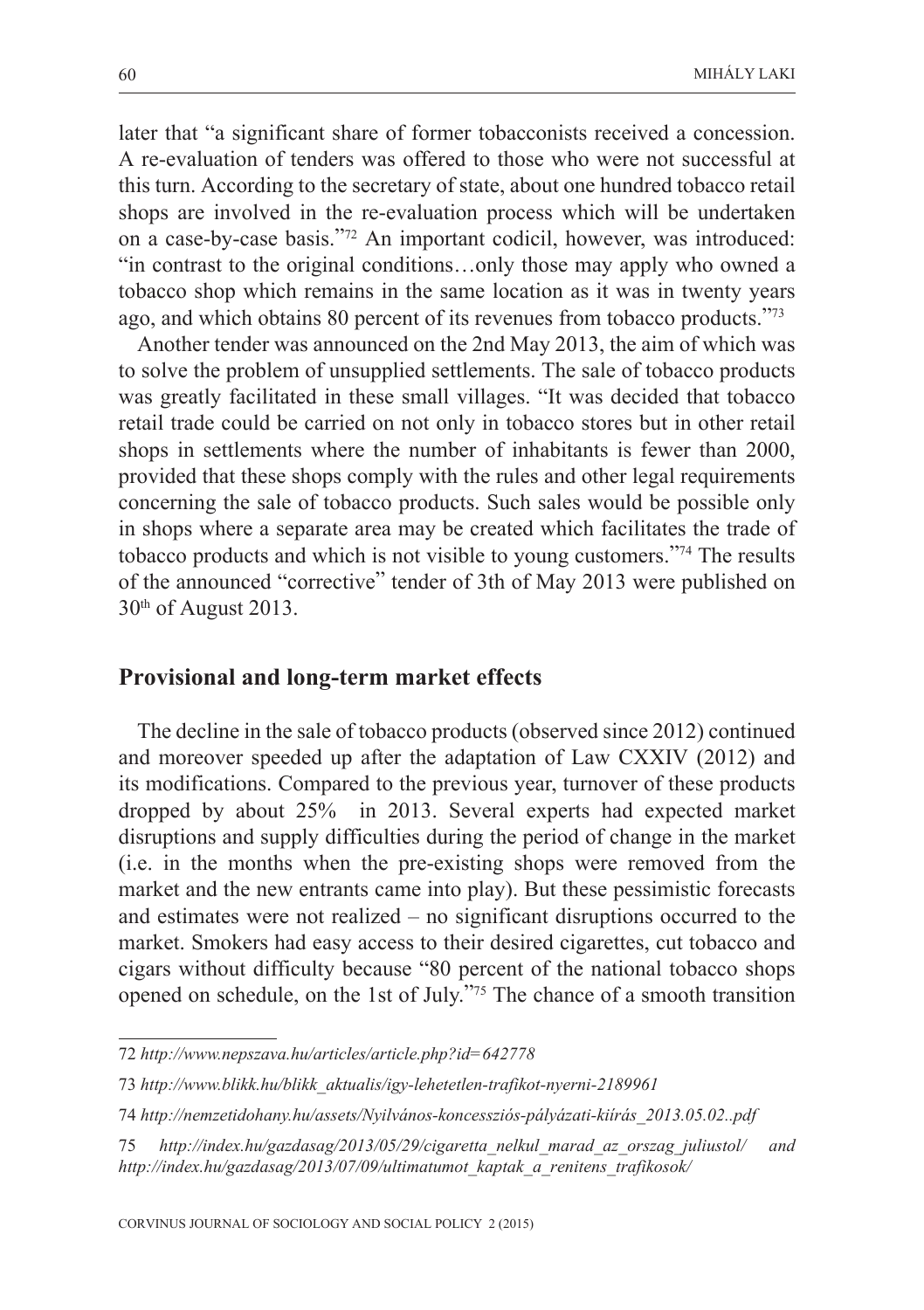occurring increased because numerous smokers - counting on some temporary difficulty in obtaining their preferred smoking product - had thought to buy in greater than usual stocks. Turnover of tobacco products had increased by mid-2013, and more so in the second quarter of this year. But thereafter mainly in the last months of the year - dramatic declines in monthly turnover took place *(see Table 1).*

Unfortunately, this is not a sign of the desired reduction in smoking of members of Hungarian society but rather relates to an increase in the illegal trade of tobacco products which occurred after the opening of the national tobacco shops. According to a survey managed by GfK Hungaria<sup>76</sup> in August-September of 2013, "After experiencing a downward trend in recent years, last year was the first when - because of multiple increases in excise duty - the black market repeatedly grew over a relatively short period of time. The share of tobacco products of foreign origin was 4.2 percent in 2011 5.8 percent in 2012 - and this year it increased to 7.7 percent."77

The research company registered further increases in the illegal trade in the fall of 2013. "The (market share of) illegal trade in tobacco products increased by 11 percent at the end of the previous year in Hungary, compared to the nearly 8 percent measured by the first survey done by the company in May-June."78

According to the evaluations of the government the fact that only a temporary decline occurred (caused by the immediate conversion of the tobacco market) was awarded great significance. "It seems that the transitional period which started in July with the establishment of the national tobacco shops' network is coming to an end, drawing conclusions from the latest data" said Deputy Secretary of State at the Ministry of National Economy, *Zoltán Pankucsi*. During the first days of October 2013 he stated that the tobacco companies had paid excise tax amounting to HUF 24 billion in August. This amount remained below last year's otherwise outstanding sum. But much more money was collected for the budget in September. Revenue may reach 35 billion HUF this month - said the ministry leader, who noted accordingly that the previously average level of revenue was derived from the last months' legal trading in cigarettes.79

<sup>76</sup> Hungarian market research company, member of the international network of GkI see more: http://www.gfk.com/hu/Lapok/default.aspx

<sup>77</sup> *http://index.hu/gazdasag/2013/05/29/cigaretta\_nelkul\_marad\_az\_orszag\_juliustol/*

<sup>78</sup> *http://www.hirado.hu/2014/01/17/osszefogast-surgetnek-a-feketepiac-visszaszoritasaert-adohanyipari-befektetok/*

<sup>79</sup> *http://mno.hu/magyar\_nemzet\_gazdasagi\_hirei/lecsaptak-az-illegalis-dohanyra-1188326*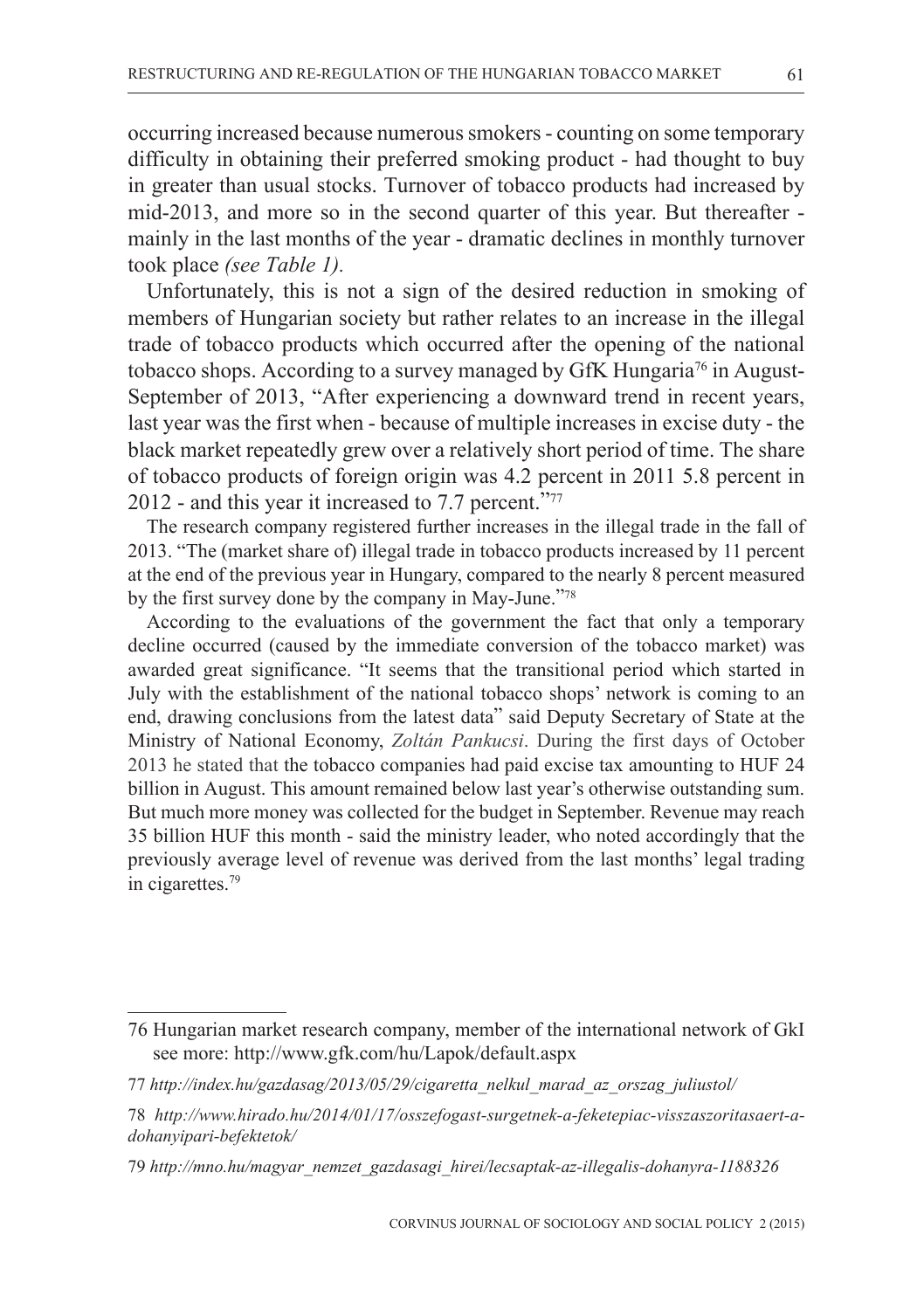| 2013      | Cigarettes, Cigarillos, Cigars (Million) | All Tobacco (thousand kg) |
|-----------|------------------------------------------|---------------------------|
| January   | 717.04                                   | 355.68                    |
| February  | 804.39                                   | 431.02                    |
| March     | 917.34                                   | 452.52                    |
| April     | 992.93                                   | 439.08                    |
| May       | 926.37                                   | 447.13                    |
| June      | 1054.75                                  | 523.90                    |
| July      | 672.79                                   | 429.70                    |
| August    | 960.52                                   | 333.48                    |
| September | 915.16                                   | 491.34                    |
| October   | 583.99                                   | 492.21                    |
| November  | 518.88                                   | 378.90                    |
| December  | 722.60                                   | 411.19                    |

|  |  | <i>Table 1</i> Free trade of products subject to excise duty (monthly data in 2013) |  |
|--|--|-------------------------------------------------------------------------------------|--|
|  |  |                                                                                     |  |

*Source:* National Tax and Customs Office (NAV)

But "normal conditions" were not restored in the coming months. Based on preliminary data for October (2013) the tobacco excise tax revenue was estimated to be 18 billion for the month, which is about half of the September amount. Because of this trend, analysts at the Ministry reported a loss of HUF 26 billion which, together with the decrease in VAT revenue, means a loss of approximately HUF 40 billion from the yearly budget $80$ .

Others - counting in illegally consumed tobacco - assumed an even higher share of black market turnover: "According to the president of the Hungarian National Association of Tobacco Growers<sup>81</sup> harm to tobacco plantations is occurring more and more often in the region. Moreover, on several occasions a significant amount of leaftobacco which was in the process of being dried was stolen."82

Analysts explained the increase in illegal traffic by pointing to two factors: one is the required increase in the margin, while the other concerns changes in the sourcing strategy of smokers who have remained without legal purchasing options. For example, the "Ukrainian cigarettes 'Feszt' are much cheaper to purchase for 470 HUF than legitimate goods at twice the price. Cut tobacco is the cheapest of Furta's products in tobacco shops. A forty-gram package will cost 820 HUF. Of course there are a lot for whom that price is not affordable. So then they buy cut tobacco 'second hand'."<sup>83</sup>

#### **The action of the government – another tender**

The Government used administrative measures firstly to offset the unintended negative effects of regulation. The power of inspectors and the number of market

83 Kácsor Zsolt (2013)

<sup>80</sup> *http://www.napi.hu/magyar\_gazdasag/zuhanas\_cigarettafronton\_meglepodott\_a\_ kormany.568816.html*

<sup>81</sup> Magyar Dohánytermelők Országos Szövetsége (Madosz)

<sup>82</sup> *http://www.piacesprofit.hu/kkv\_cegblog/sokmilliardos-ongol-a-trafikrendszer*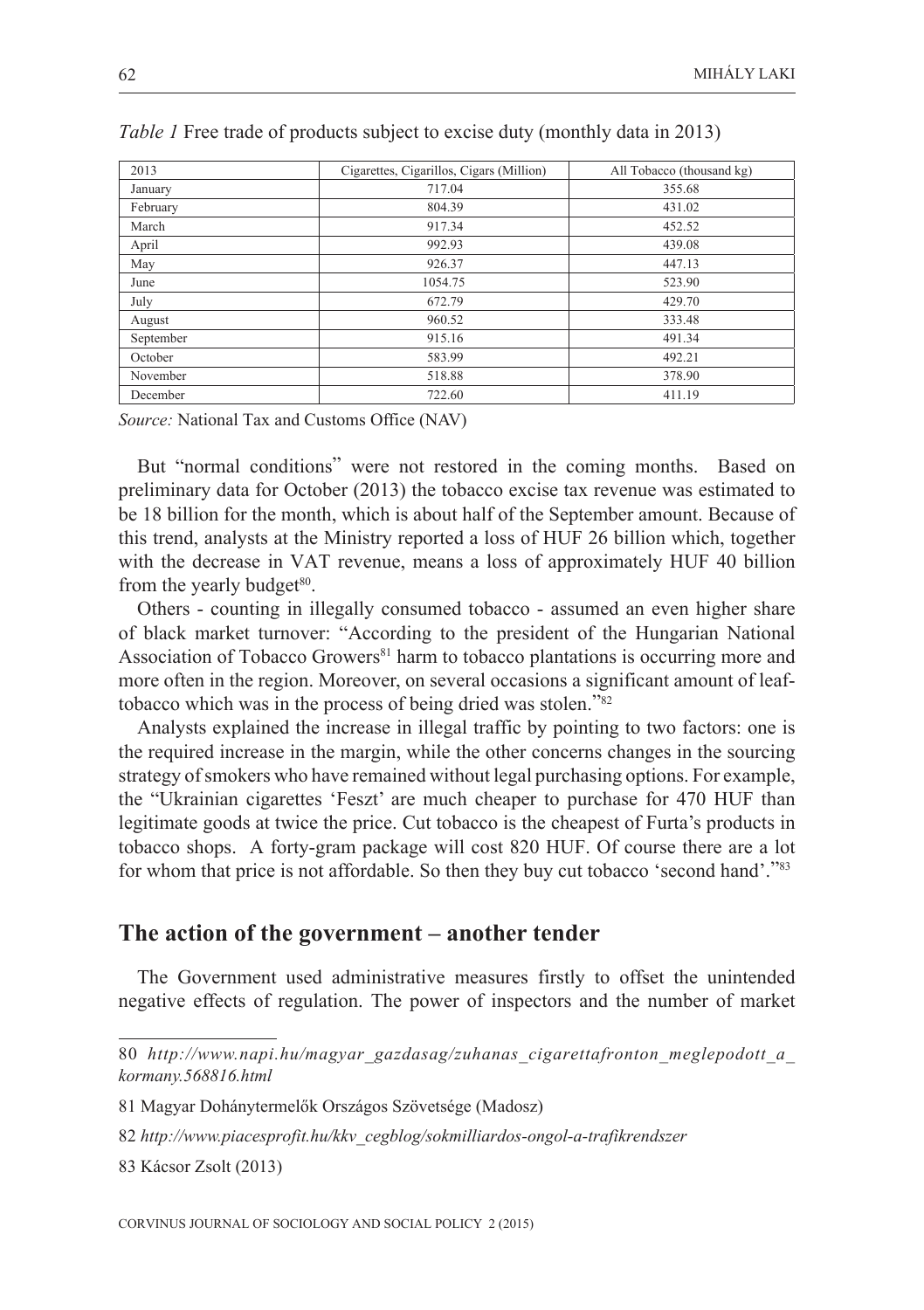monitoring activities would increase, "therefore the ministry's tax law proposal expands the possibility of checking those who are hunting illegal cigarette shipments. According to this proposal, the legislation would allow official persons to enter any premises and scan any buildings if they have reason to believe that unlicensed tobacco is hidden therein."84

The third advertised tender (12<sup>th</sup> August 2013) of National Non-profit Tobacco Trade Ltd tried to ease the supply problems of 1500 settlements which were left without a tobacco shop. It read that ""tobacco retail is allowed not only in tobacco shops but in other shops in settlements where the permanent population does not exceed two thousand people if this business otherwise meets other legal requirements for the sale of tobacco products. Such sales may only be conducted in such shops in a separate, isolated space, or when a reserved section of a room can be created which will permit the sale of tobacco products…separately."<sup>85</sup>

### **Tobacco producers and wholesalers in the new system**

Meanwhile, new details have come to light concerning the real or perceived political ties of the new tobacco shop owners and their relationships to the large suppliers. The Hungarian government has not denied but only interpreted such news. According to the state Secretary at the Prime Minister's office, one of the important players in the market is behind the newspaper articles which criticized the distribution of concessions: "They were lobbying in Brussels first, then the adoption of the law tried to stem this… and at last they tried to take action to discredit [the law]" – claimed *János Lázár* about the multinational tobacco producer company Philip Morris Ltd. According to him, the opposition media were unable to identify Fidesz ties to 90 percent of the winning bids. Mr. *Lázár* was convinced that the regulatory changes caused a serious conflict of interest at Philip Morris. "They sent a clear message to us that they would do everything to prevent the introduction of the new system on July  $1<sup>st</sup>$ . At a company of such a size, it is a matter of a few hundreds of millions to finance a communication campaign" - he added. The owner-manager of Continental Company used similar arguments. "Companies - the interests of which were damaged - consciously helped these newspapers. It is in someone's interest to constantly damage the reputation of Continental."86

Competition between the major tobacco suppliers (partly employing political means) sharpened. This development was connected to the fact that these companies tried to maintain or increase their market shares in a constantly shrinking market due

<sup>84</sup> *http://tablet.mno.hu/magyar\_nemzet\_gazdasagi\_hirei/lecsaptak-az-illegalisdohanyra-1188326*

<sup>85</sup> *http://nemzetidohany.hu/assets/Kiírás\_3.-pályázati-kör\_teljes\_2013.08.12.pdf*

<sup>86</sup> *http://www.168ora.hu/itthon/dohanykoncesszio-continental-trafikbotrany-santajanos-114374.html*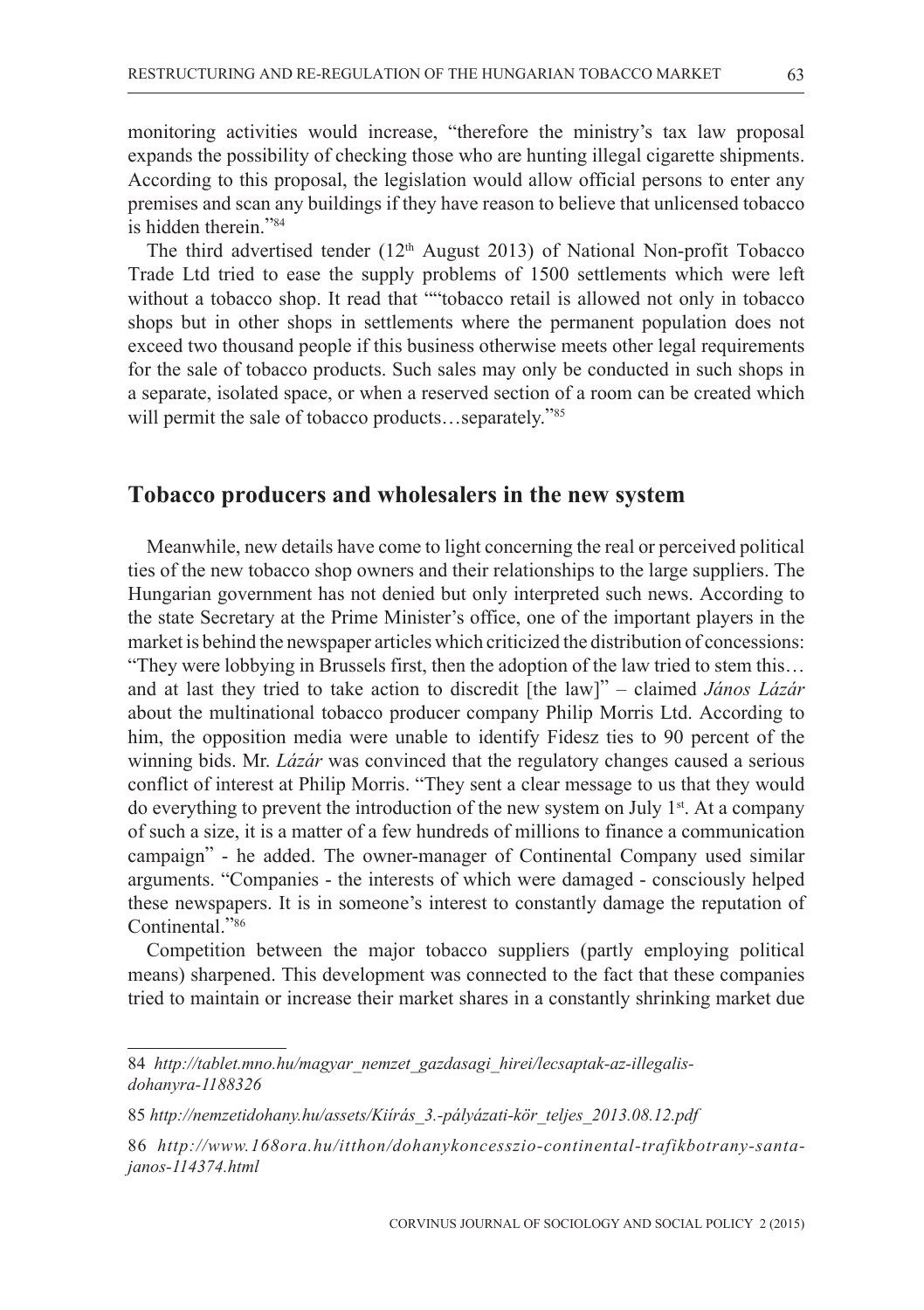to the rapid spread of illegal trading. The deteriorating market situation reduced the performance of these companies as early on as 2012. "BAT Ltd. suffered in 2010 1.9 billion, in 2011 3 billion and in 2012 4.2 billion HUF losses in Hungary", while according to the court of public data losses to the tobacco industry in 2010 were 5.3 billion, and in 2011 8.6 billion HUF – as can be read in the communiqué of the tobacco company. Moreover "performance measured as profit before tax was not outstanding at these companies either. At Philip Morris profit dropped from nearly 1 billion HUF to 756 million in this period also, the performance of the Hungarian-owned Continental weakened in 2012. Its net sales increased by HUF 19.1 billion to 23.4 billion but other expenses increased from 12 to 15.8 billion (because of excise duty), and the final operating profit was reduced to less than 200 million. The company's pre-tax profit was 165 million HUF, the balance sheet said 122 million and the company did not pay dividends."87

In such a market situation it was particularly important to the large suppliers what proportions of their products were located on the shelves of the national tobacco shops. As we mentioned before, the April 2013 amendment of the law banned the payment of so-called shelf money. It prohibited the drawing up of exclusive contracts and also outlawed other discounts. These changes of regulation did not equally affect market players. The owner-manager of Continental made no secret of the fact that the new legislation was favorable to them. "Of course the multinationals do not want to introduce the new system. Because they have paid a lot of shelf money for years. They bought the retailers 'by weight' so that they would sell their products only, and that the products of ours - or of other small and large manufacturers - were not on retailer's shelves. It is very difficult to sell a product that the consumer does not meet with. In 1996, when we started our business many stores sold our products. Then the multinationals – based on various marketing contracts – 'bought out' the shops and did not invite us to join in their so-called 'shelf-negotiations'. The tobacco law eliminated the competitive disadvantage of the smaller tobacco companies. That prohibits all marketing activities, including the shelf money which they employed to gain unfair advantages and displace domestic producers. It would be a great pleasure for me if everyone - Hungarian producers, Hungarian employers - helped each other in Hungary, and not just foreign capitalists, who are here only to hinder production and take out money. Although this is not the primary purpose of the law, this consideration should be one of the subjects for its opponents too."<sup>88</sup>

#### **The first months of 2014**

Hungary experienced further a contraction in traffic and the expansion of the black market at the end of 2013 and in the first quarter of 2014 as well. This adversely affected

CORVINUS JOURNAL OF SOCIOLOGY AND SOCIAL POLICY 2 (2015)

<sup>87</sup> *http://index.hu/gazdasag/2013/06/04/gyengultek\_a\_dohanycegek/*

<sup>88</sup> *http://www.delmagyar.hu/hodmezovasarhely\_hirek/a\_continental\_a\_ trafikpalyazatrol\_/2331157/*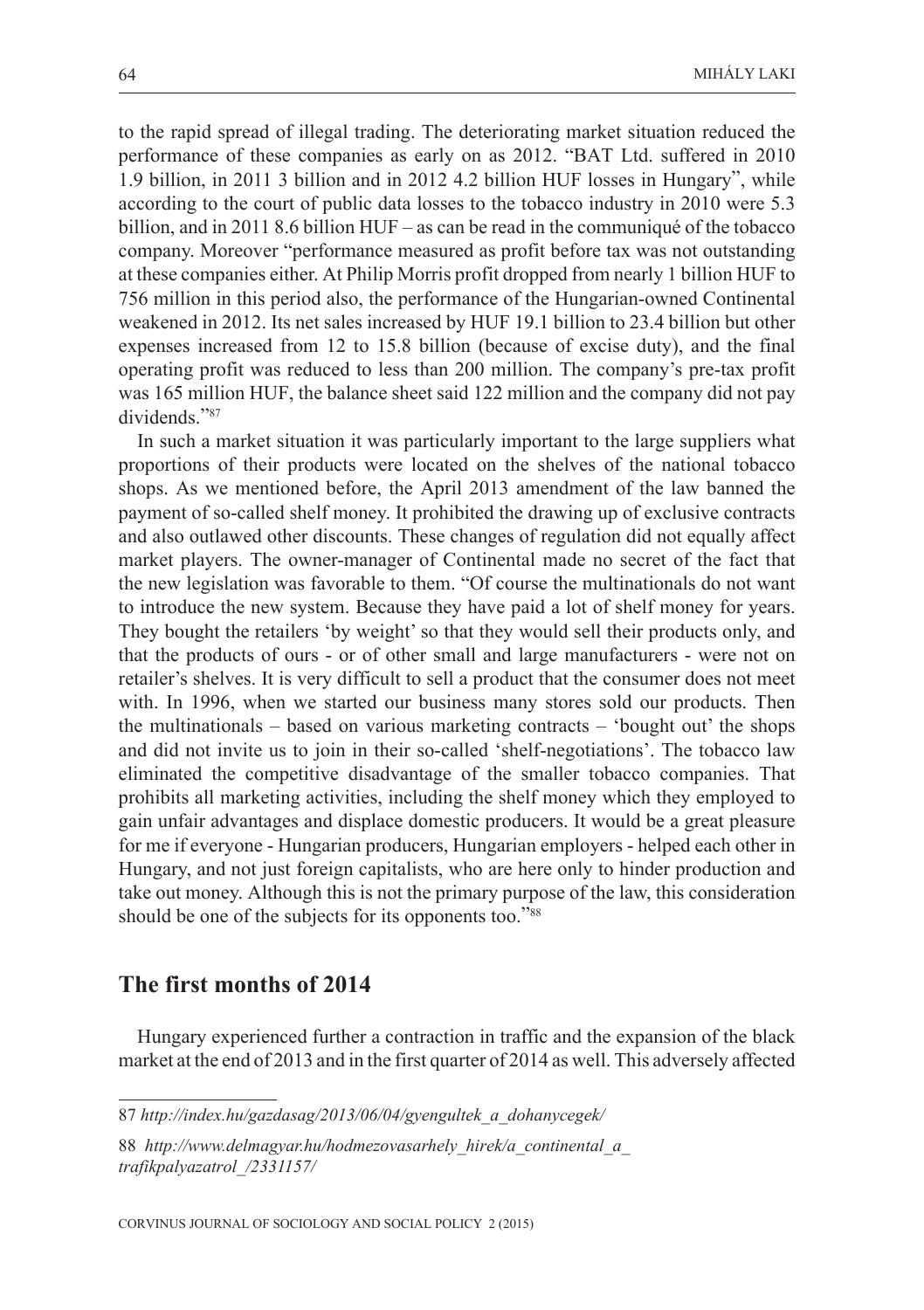the new national tobacco shops' performance. The chief manager of the National Nonprofit Tobacco Trade Ltd acknowledged in November of 2013 that "According to our accounts, 200 tobacco shops from the 6300 which operate in hypermarkets, malls and petrol stations obtained 17 per cent of market turnover. In contrast, 2500 tobacco shops are fighting for survival."<sup>89</sup> At the end of December 2013 they stated that "recalling the miserable traffic-related data, the government report acknowledges that a significant number of national tobacco shops face operating difficulties. Their revenues fall short or barely reach the level of sustainability."90

The government's response to this unplanned phenomenon was a further change in the regulation. "The director of the National Non-profit Tobacco Trade Ltd justified the governmental modification decree of the licensing procedure through referring to the disproportionate differences in traffic.<sup>91</sup> According to the Government Regulation published on November 28, 2013 "A tobacco shop may not be established or related to buildings in which operate a.) Shops (commercial units) of more than 2,500 m2 of floor space b.) service stations and commercial units which serve the station. Tobacco shops may also not be established in shopping arcades."92 Using everyday language this means that "national tobacco shops can operate only until 30 May 2014 in supermarkets with more than 2,500 square meters of space, at hypermarkets and petrol stations."93 Furthermore: "According to the Regulation, until 30 May 2014 tobacco shops are not allowed to operate in parking lots and parks around these sites, including those which otherwise had received permission from customs and are currently operating."94 The government's decree was aimed at consolidating the tobacco product market and further declared that "after 30 May 2014 a tobacco shop cannot operate within 200 meters of any entrance to another tobacco shop."<sup>95</sup> Concerning the effects of these changes of market regulation we may share some estimations with the reader: "The government's decree works against TESCO most, because it would affect 116 tobacco shops operated in hypermarkets owned by the supermarket chain. Auchan has 19 and Interspar 31. CBA, however, has only three such stores."<sup>96</sup> The big oil companies which manage petrol station networks may be among the losers of the new rules as well.

89 *http://hvg.hu/gazdasag/20131129\_Tul\_sokat\_kaszaltak\_ezert\_teszik\_ki\_a\_tra*

90 Danó – Batka (2013)

91 *http://privatbankar.hu/kkv/ezert-nem-lehetnek-trafikok-a-plazakban-es-abenzinkutakon-263618*

92 A Kormány 453/2013. (XI. 28.) Korm. rendelete a dohánytermék-kiskereskedelemmel összefüggő egyes kormányrendeletek módosításáról

93

94 *http://hvg.hu/gazdasag/20131128\_Kirugjak\_a\_trafikokat\_a\_benzinkutakrol\_es*

95 A Kormány 453/2013. (XI. 28.) Korm. rendelete a dohánytermék-kiskereskedelemmel összefüggő egyes kormányrendeletek módosításáról

96 *http://index.hu/gazdasag/2013/12/11/trafikszabalyozas\_a\_tescora/*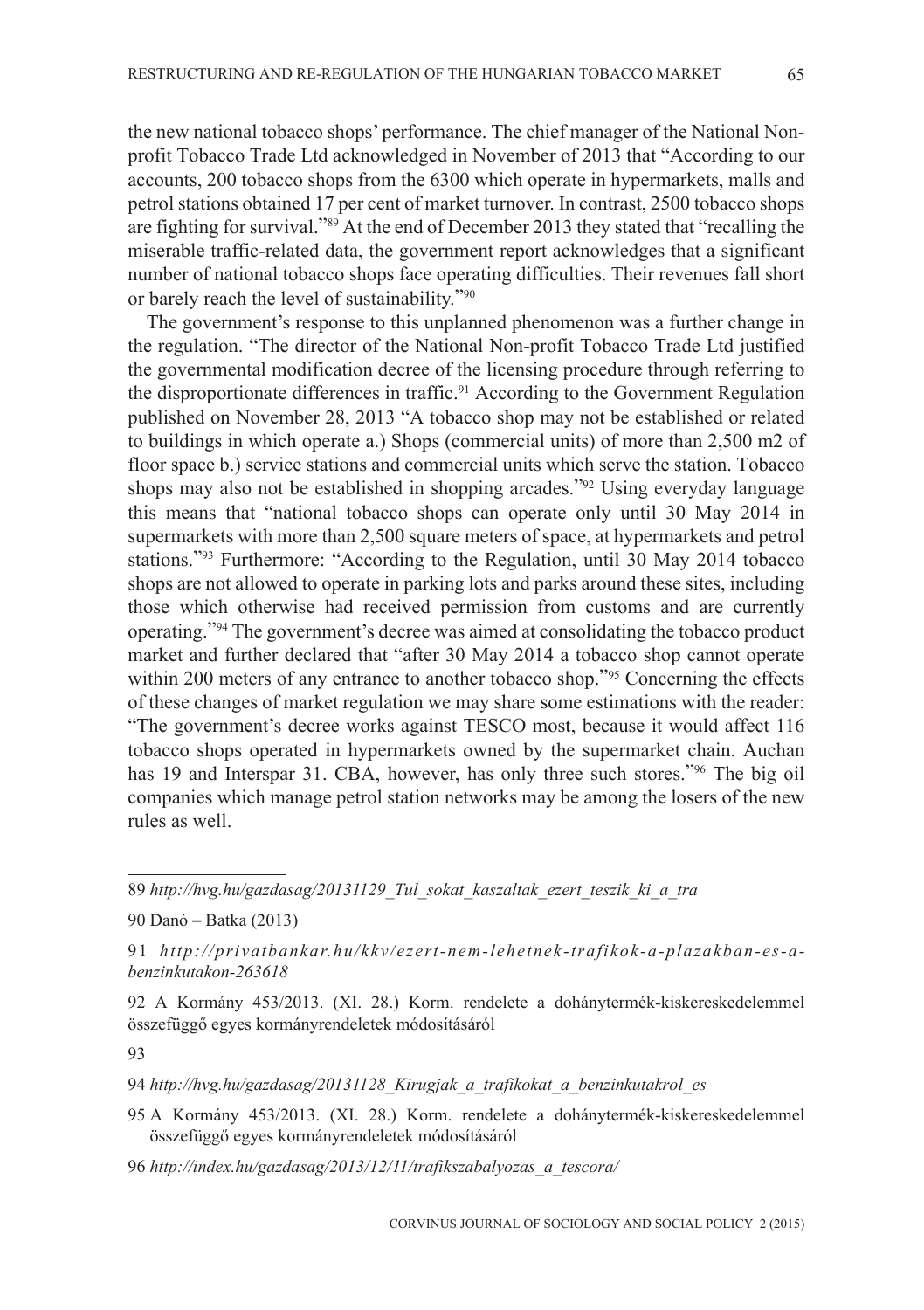## **Analysis and conclusions**

We have described in our article how in the case of Law CXXIV (2012) that any unexpected, increasing negative impacts of smoking did not justify the diligence of the regulator. There was no dramatic deterioration in Hungary as concerns smoking habits, nor significant rises in the proportion of smokers. The Hungarian tobacco market was not characterized by severe market disruptions, nor supply difficulties before the implementation of this law. Moreover, the tobacco excise revenues in the budget were not dramatically lower by 2012. We have documented how illegal traffic did not significantly increase during the same period. No evidence of a regulatory deficit was found because Hungarian legislation had tightened up the conditions for the sale of tobacco products less than a year earlier.

#### **Why the new law was needed?**

One of the reasons for the birth of the law should have been the expected policy benefits.97 It is no coincidence that the rollback and control of smoking was the most important aim (as declared) of the introduction and adoption of the law. The number of shops and purchase points which legally sold tobacco was radically reduced after the adoption of the law. The state authorities improved the efficiency of the monitoring system, increased the number of checks and the magnitude of penalties. This is why legislators and the government gained the recognition of domestic and international anti-smoking organizations and media employees.<sup>98</sup>

The goal of improving Hungarian entrepreneurs' and the domestic middle class' socio-economic situation also often featured among the declared intentions of legislators during parliamentary debates. This goal was partially met because a significant number of sales points ceased to exist in foreign-owned business centers and hypermarkets stores of gas stations. Accordingly, after the law came into force the likelihood of Hungarian small entrepreneurs engaging in tobacco retailing was probably increased.

Important but hidden goals were also accomplished. A significant number of interviews, personal communication and press-matter documented that local authorities were often involved in the process of allocating concessions. Not only

<sup>97 &</sup>quot;The government itself now has powerful political incentives to broaden membership among the privileged. Governments will be sorely tempted to offer still more licenses to practice law or medicine or to operate liquor stores, taxicabs, and barber shops. Such rents, of course, are not manna from the heavens; they must be supplied by political decision makers. The goals of these political actors may be pursuit of the public interest, or at least their own version of it. The task of the government is to devise politically optimal restrictions and entitlements that effectively limit market competition yet maintain the ruler's own power and revenues. Michel-Munger (1991), page 526.

<sup>98</sup> *http://www.origo.hu/itthon/20131008-orban-dijat-kapott-a-dohanyzas-visszaszoritasaert.html*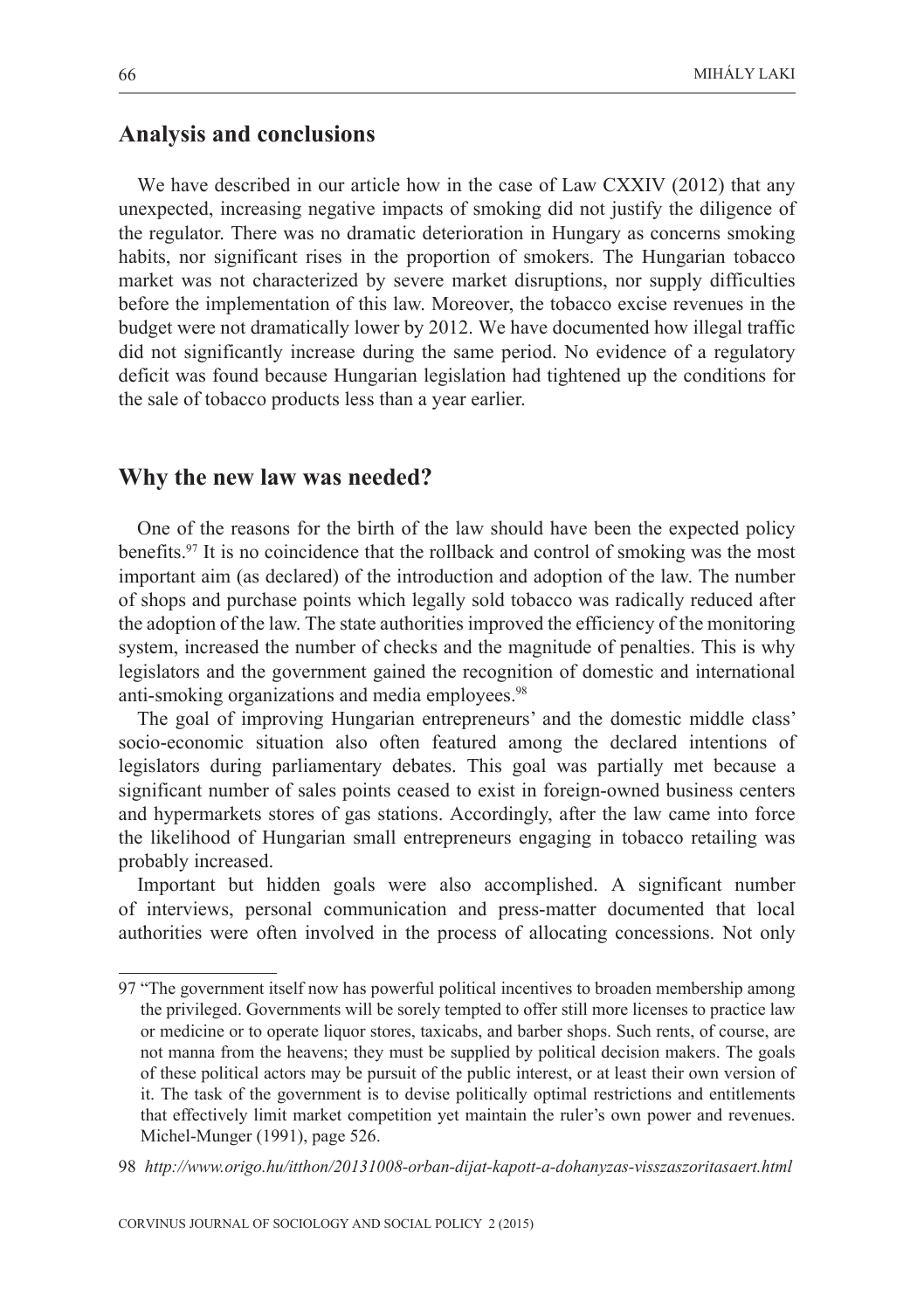regulation and transformation of the domestic market for tobacco products.

were a large number of relatives, friends and party sympathizers on the winners list, implying a policy-driven distribution process, but the bargaining power and influence of stakeholders and their relational capital prevailed in the drafting and submission of the "tobacconist law" and its modifications. Large tobacco-supplying companies were involved at different intensities and at different levels of efficiency in the regulatory process, in influencing the state and in the mobilization of applicants. One of the important market players – using its political ties - took part from the beginning in the

We may interpret the law as a test case of top-down restructuring of Hungary's property and market structure. "According to the Prime Minister: matters like these but of greater importance - will occur again in this election cycle and in the future and will provoke similar debates because we will manage similar market restructurings in this election cycle and in the future as well. If we think that within the law, and respecting European competition rules, we have a chance to support small and medium size entrepreneurs then we will intervene and reorganize things."99

The legislative changes, proposals and government regulations listed in Table 2 detail the bargaining between market participants and market regulators, about the not-completely-expected effects of the new legislation and about the efforts of the government to avoid or to alleviate market disruptions in the period 2012-2014 for the tobacco product market in Hungary.

<sup>99</sup> *http://index.hu/belfold/2013/05/30/orban\_lesznek\_meg\_piacokat\_atszervezo\_lepeseink*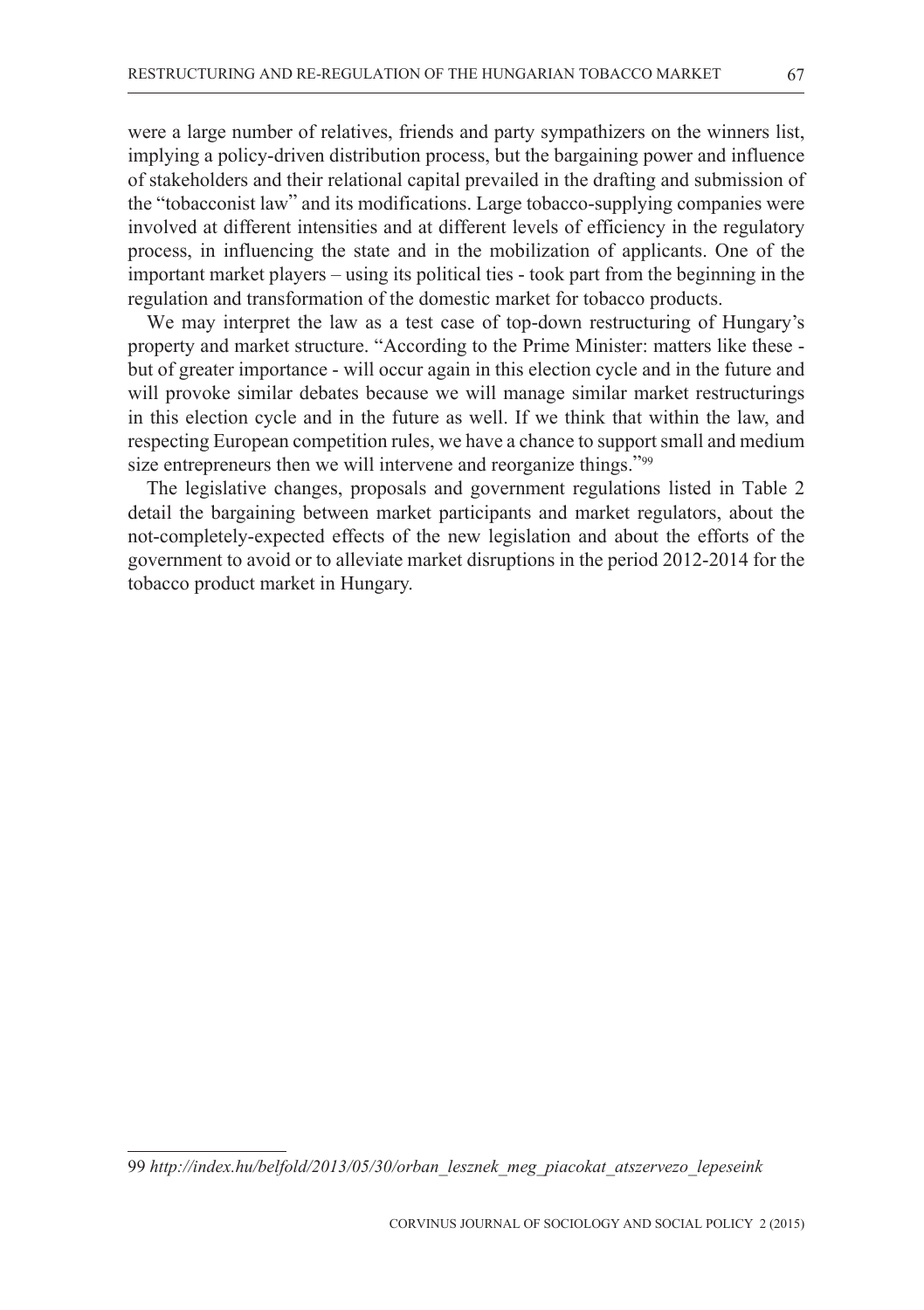Consequences and effects

| rules                                                    | caused the change                                                                                                                   | пючитсаноп                                                                                                                                 | ettects                                             |
|----------------------------------------------------------|-------------------------------------------------------------------------------------------------------------------------------------|--------------------------------------------------------------------------------------------------------------------------------------------|-----------------------------------------------------|
| First amendment of<br>the law<br>12 December 2012        | Number of applicants<br>is fewer than expected                                                                                      | Expansion of the range<br>of authorized products:<br>namely, lottery                                                                       | More intensive<br>recruitment                       |
| Second amendment to<br>the law, 12. February<br>2013     | Few applicants from<br>small villages                                                                                               | Further extension of<br>authorized product<br>range to include<br>alcoholic beverages,<br>coffee, mineral water,<br>soft drinks, magazines | Provisional<br>improvement of supply<br>in villages |
| Third amendment to<br>the law, 12. February<br>2013      | Less profit than<br>expected<br>No applicants from<br>small settlements<br>Diminished regulatory<br>advantages of<br>multinationals | Increase of authorized<br>margin<br>Provisional trade in<br>other shops<br>Prohibition of shelf<br>charge                                  | Provisional<br>improvement of supply<br>in villages |
| Tender for pre-<br>existing tobacconists,<br>3. May2013  | Social tensions<br>Tobacconist scandal                                                                                              | Special tendering<br>conditions                                                                                                            | Distribution of 60-70<br>concessions                |
| Tender for non-served<br>settlements,<br>12. August 2013 | Growing illegal trade<br>in tobacco products                                                                                        | Provisional trade in<br>separate section of<br>grocery stores                                                                              | Provisional<br>improvement of supply<br>in villages |
| Government decision                                      | Growing illegal trade<br>in tobacco products                                                                                        | Mayor of a settlement<br>may appoint a trader of<br>tobacco products                                                                       | Provisional<br>improvement of supply<br>in villages |
| Government decision<br>28. November 2013                 | Tensions caused<br>by variations in<br>profitability                                                                                | Prohibition of trade at<br>petrol stations and in<br>shopping malls<br>200 meters distance<br>required between<br>tobacco shops            | Unmeasurable impact                                 |

Change or modification

**Table 2** *Problems and modifications*

unexpected phenomenon which

namely, the reduction or stagnation in growth of the share of smokers and improvement of the market position of the Hungarian entrepreneurial strata) we should mention here that these indicators are inappropriate for measuring

Changing or modification of the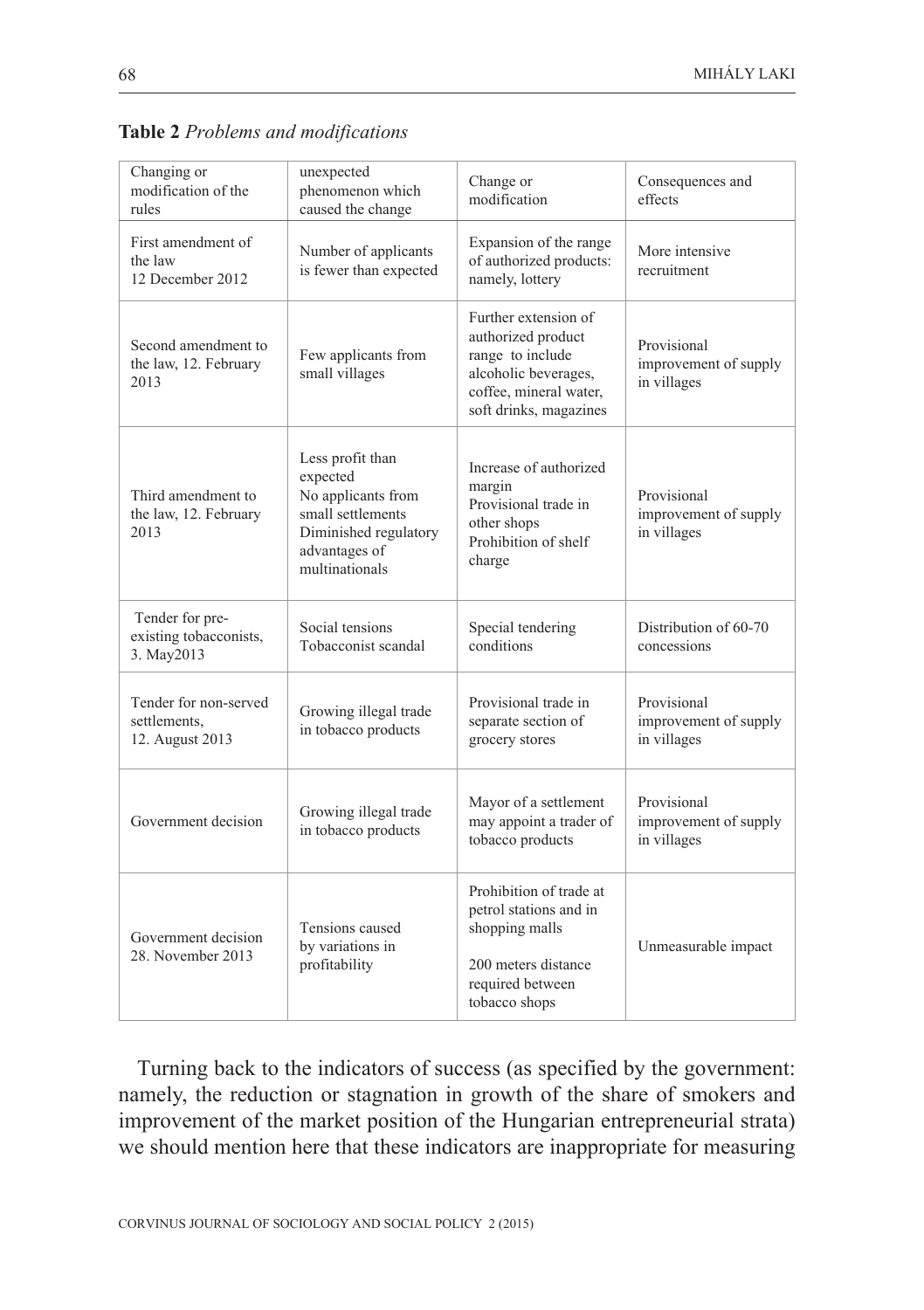the – mainly negative – outcomes or costs of the law and its amendments. Due to the prohibitive limits on supply, several (mainly tobacco-selling) shops ceased to exist. The loss of income from tobacco weakened the market position (and the probability of survival) of a significant number of other small shops and restaurants. Among the negative effects we also should mention that the increase in the illegal trade of tobacco products generated losses at the newly-established national tobacco shops as well. Another negative and unexpected impact of the new regulation (more exactly, of the growing share of illegal trade) is the less-than-planned budget revenue. These are the negative effects and unplanned losses stemming from the implementation of Law CXXIV (2012).

It has also been demonstrated in this paper that several of those regulated – losers and winners alike – did not remain inactive. They forced the regulator (the state) to redistribute profits and losses and successfully pressed state authorities and parliament to repeatedly 'correct' this piece of legislation. The ongoing process of re-regulation was associated with disturbances and unplanned side effects which did not arise from those who had left or been displaced from the market. These persons, companies or their representatives did not have significant bargaining power. They used the spectacular and noisy instruments of exit and voice but only small groups took part in unusual and provocative actions. A significant fraction of the losers of the new regulation partly or totally counterbalanced their losses caused by crowdingout. They sold a greater number of products or services which were not affected negatively by the new regulations.

It was not only the government's ongoing re-regulation but their protection of big companies and newly-selected players on the market (the winners of concessions or those who bought concessions on the secondary market) that contributed to the recurrent regulatory failures. A significant number of actors entered the market on the basis of unfounded and overly optimistic business plans. They often did not take into account the likely shrinkage of the market and they underestimated the speed of the expansion of black market turnover. Moreover, they did not assess carefully the impact of the spatial location of their shops on turnover. We have documented how these disgruntled and disappointed new players often indicated their dissatisfaction to the regulative state via protest and exodus.

Not to minimize the importance of these factors, we are nonetheless convinced *that the main source of market disturbances was the fact that the state - following its hidden political goals – repeatedly rearranged and reorganized the market for tobacco products***.** Table 2 shows clearly that the regulatory failures and miscalculations (one and a half thousand settlements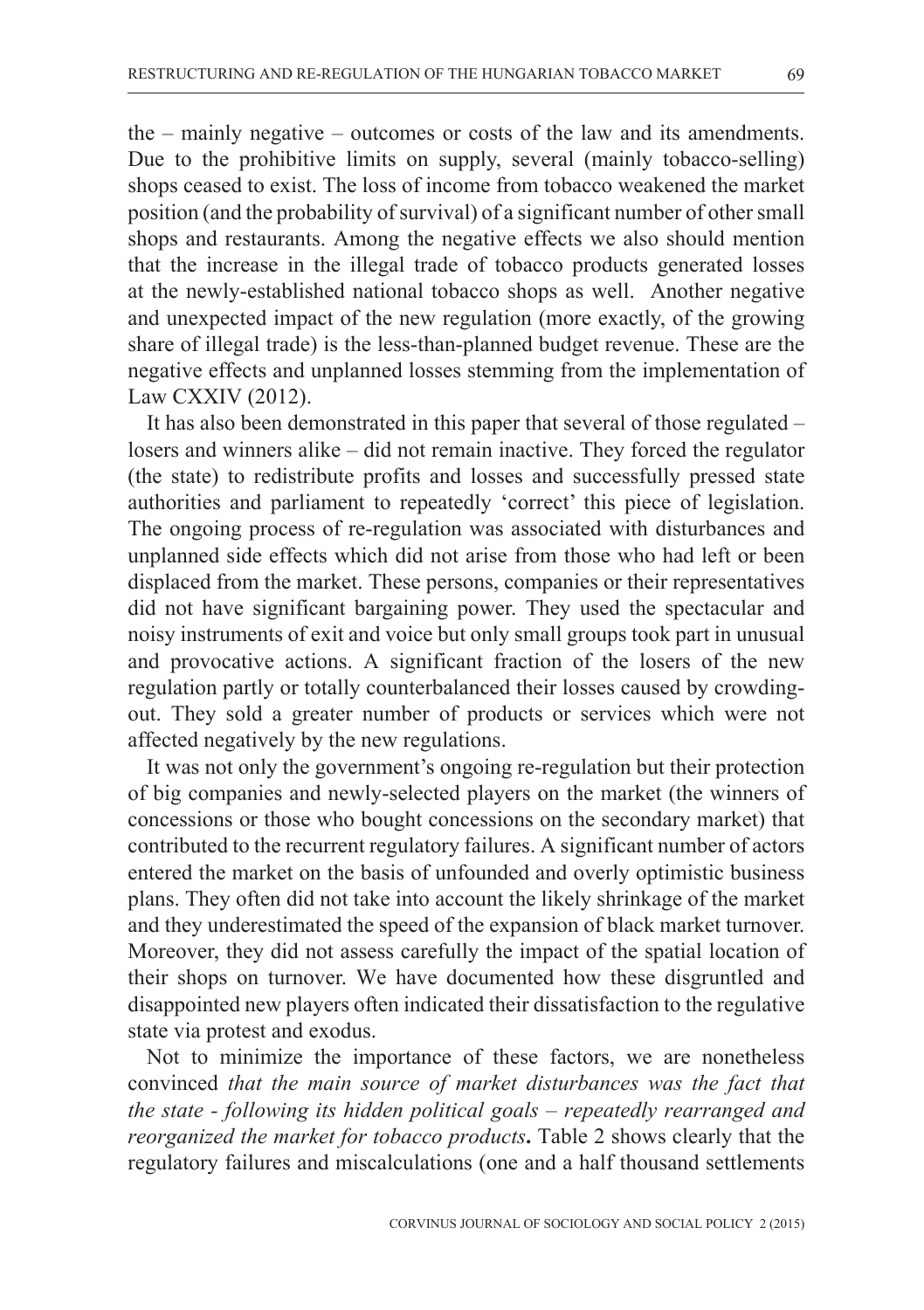without points for making tobacco sales, the lower-than-expected number of applicants, the greater-than-expected number of loss-making new businesses) forced the initiation of the rapid feedback and continuous correction processes that were managed by the regulatory state or by National Non-profit Tobacco Trade Ltd. Avoiding expected political losses was the reason for state regulators to extend the range of goods and services available at national tobacco shops and why they eased the separation concerning the trade in tobacco products. This explains why regulators empowered the mayors of smaller settlements to appoint local tobacco product traders.

These are the reasons for the various modifications of the regulation. These are the reasons why the impatient regulator was unable to wait for regulated market players to adapt. The adjustments, however, caused new regulatory disturbances and tensions and led to further regulatory amendments. The story is not yet over. We do not know whether the regulatory state has learned from the process. Will it start on further experiments with nationalizing markets? If so, how will its combat strategy change?

#### **LITERATURE**

- Ábrahám Ambrus Batka Zoltán (2012), Dohánypiac, A kezdőknek nem érdemes belevágniuk a koncessziós üzletbe. A lottóval sem nyernek a boltok. (Tobacco market. For beginners, it is not worth starting a concession business. The shops did not win by having the lottery). Népszabadság, December 15.
- (B.Z.) (2013), Dohánybotrány Máris indulnak a trafikperek (Tobacco scandal Tobacco shop trials have already started). Népszabadság 2013. 05. 18.
- Danó Anna Batka Zoltán (2013), Kormányzat Az elmaradt bevételek miatt bővíthetik a trafikok árukörét Küszködő dohányboltok (Tobacco shops are suffering so government shop supply may be expanded). Népszabadság, december 25. page 1.
- Ferenczi Krisztina (2013), A Földbérletpályázat győzteseinek nem kell füstölögniük A Flier család újra győzött. (The winners of the land lease tenders cannot be unsatisfied. The Flier family won again) Népszabadság, March 19.page 4.
- Hirschman, Albert O. (1970), Exit, Voice, and Loyalty: Responses to Decline in Firms, Organizations, and States. Cambridge, MA: Harvard University Press.
- Johanssen, Leif (1979), The bargaining society and the inefficiency of bargaining. Kyklos Volume 32, Issue 3, pages 497–522, August 1979
- Kácsor Zsolt (2013), Csempészek. Füstölés NATO kompatibilis munkásruhában. Szegény emberek, figyelem! (Smugglers. Smoking in NATO compatible work clothes. Poor people, pay attention!) Népszabadság. Sept 19. page 4.
- Laki Mihály (2011), A termék- és szolgáltatáspiacok átalakulása 1989 után (Transformation of product and service markets after 1989) KTI Könyvek, Budapest